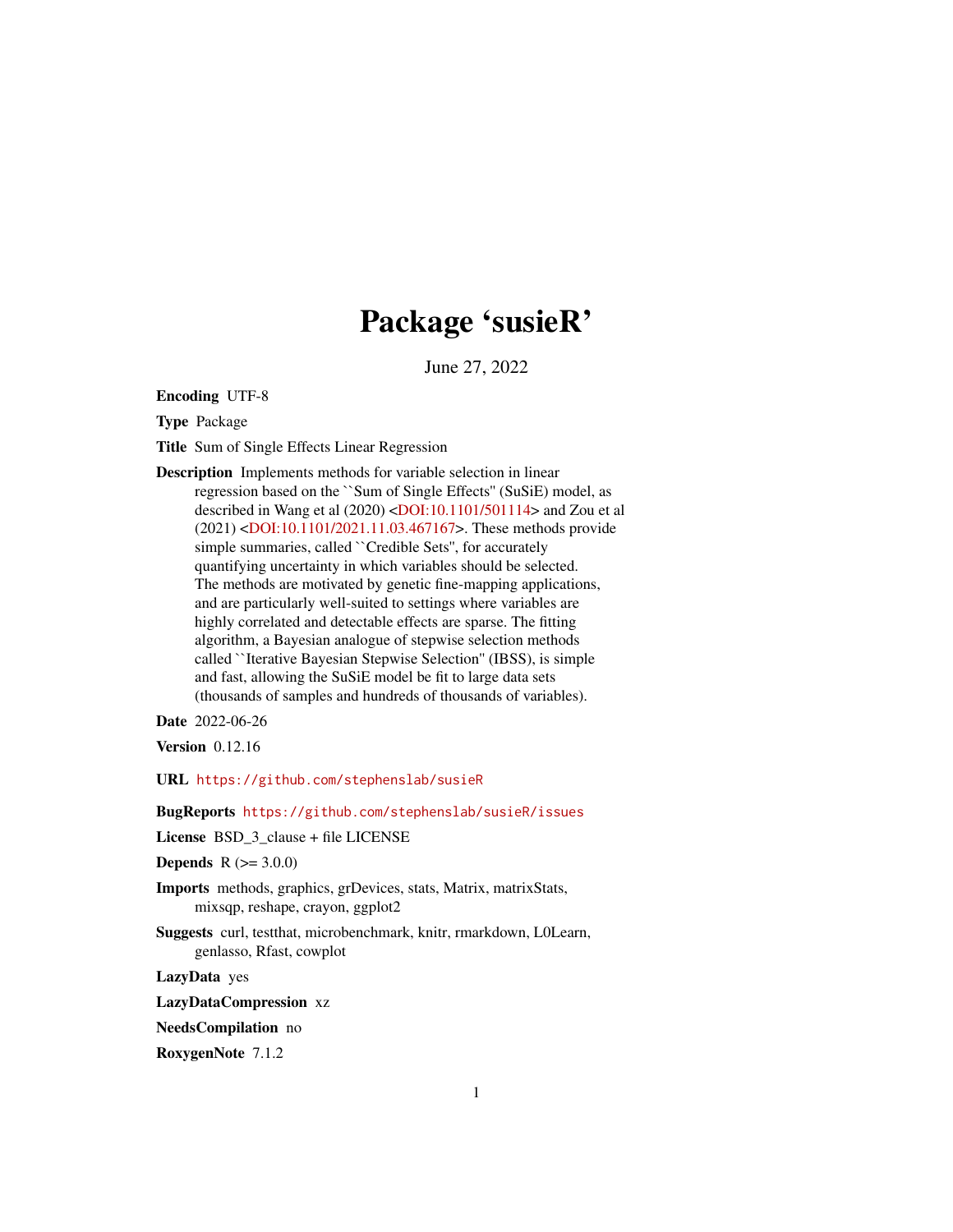#### VignetteBuilder knitr

Author Gao Wang [aut], Yuxin Zou [aut], Kaiqian Zhang [aut], Peter Carbonetto [aut, cre], Matthew Stephens [aut]

Maintainer Peter Carbonetto <peter.carbonetto@gmail.com>

Repository CRAN

Date/Publication 2022-06-27 20:10:02 UTC

## R topics documented:

|       |       | $\overline{2}$  |
|-------|-------|-----------------|
|       |       | 3               |
|       |       | $\overline{4}$  |
|       |       | $\overline{4}$  |
|       |       | 5               |
|       |       | 6               |
|       |       | 7               |
|       |       | 8               |
|       |       | -9              |
|       |       | -10             |
|       |       | <b>10</b>       |
|       |       | $\overline{11}$ |
|       | $-12$ |                 |
|       |       |                 |
|       |       |                 |
|       |       | 22              |
|       |       | 23              |
|       |       |                 |
|       |       |                 |
|       |       |                 |
|       |       |                 |
| Index |       | 32              |

coef.susie *Extract regression coefficients from susie fit*

#### Description

Extract regression coefficients from susie fit

#### Usage

## S3 method for class 'susie' coef(object, ...)

<span id="page-1-0"></span>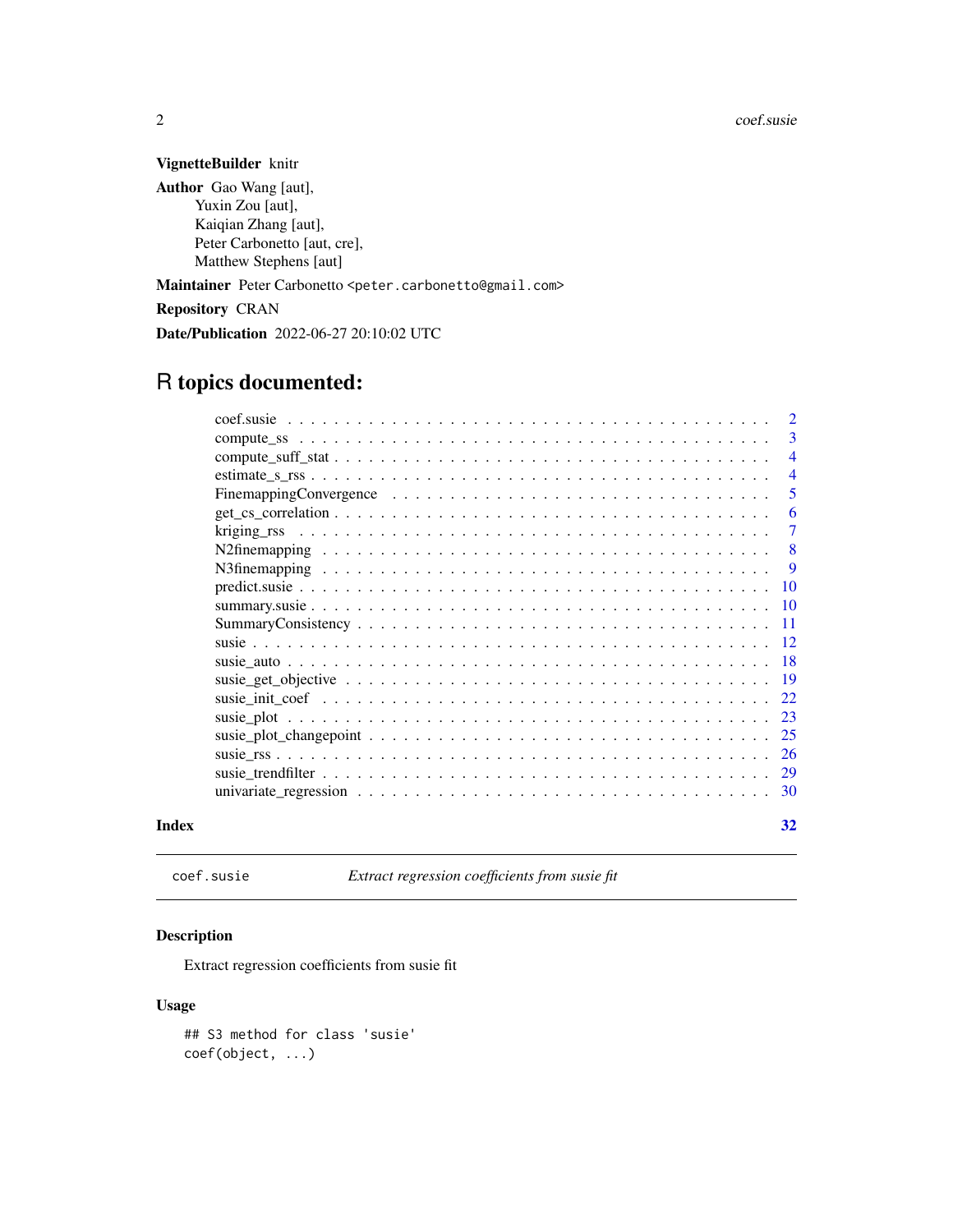### <span id="page-2-0"></span>compute\_ss 3

#### Arguments

| object | A susie fit.                                            |
|--------|---------------------------------------------------------|
| .      | Additional arguments passed to the generic coef method. |

### Value

A p+1 vector, the first element being an intercept, and the remaining p elements being estimated regression coefficients.

| compute_ss | Compute sufficient statistics for input to susie_suff_stat |  |
|------------|------------------------------------------------------------|--|
|------------|------------------------------------------------------------|--|

#### Description

This is a synonym for compute\_suff\_stat included for historical reasons (deprecated).

#### Usage

```
compute_ss(X, y, standardize = FALSE)
```
#### Arguments

|             | An n by p matrix of covariates.                                                                                  |
|-------------|------------------------------------------------------------------------------------------------------------------|
| v           | An n vector.                                                                                                     |
| standardize | Logical flag indicating whether to standardize columns of X to unit variance<br>prior to computing summary data. |

### Value

A list of sufficient statistics  $(X'X, X'y, y'y$  and n)

#### Examples

```
data(N2finemapping)
ss = compute_ss(N2finemapping$X, N2finemapping$Y[,1])
```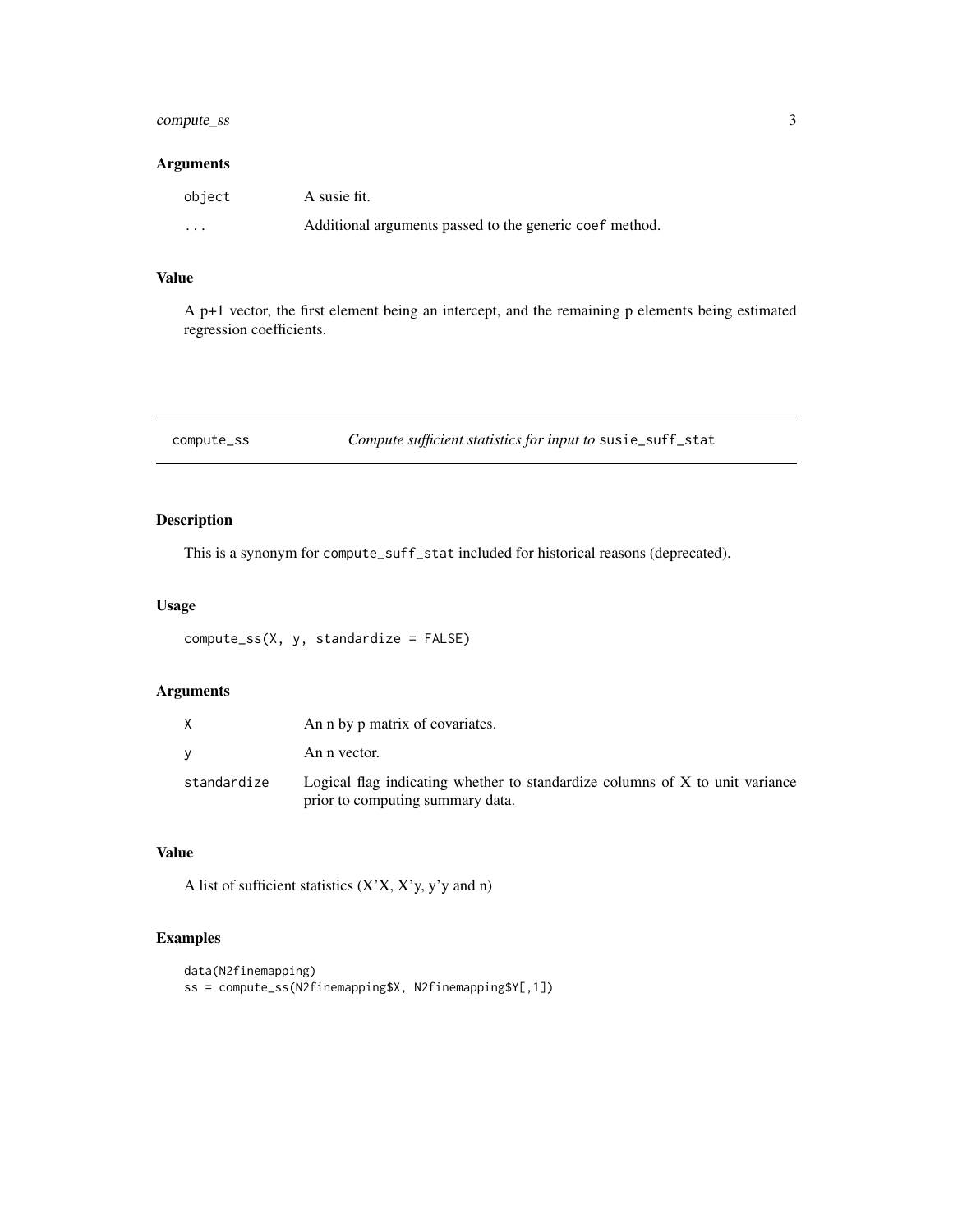<span id="page-3-0"></span>compute\_suff\_stat *Compute sufficient statistics for input to* susie\_suff\_stat

#### Description

Computes the sufficient statistics  $X'X, X'y, y'y$  and n after centering (and possibly standardizing) the columns of X and centering  $y$  to have mean zero. We also store the column means of X and mean of y.

#### Usage

compute\_suff\_stat(X, y, standardize = FALSE)

#### Arguments

|             | An n by p matrix of covariates.                                              |
|-------------|------------------------------------------------------------------------------|
|             | An n vector.                                                                 |
| standardize | Logical flag indicating whether to standardize columns of X to unit variance |
|             | prior to computing summary data                                              |

#### Value

A list of sufficient statistics (XtX, Xty, yty, n) and X\_colmeans, y\_mean.

#### Examples

```
data(N2finemapping)
ss = compute_suff_stat(N2finemapping$X, N2finemapping$Y[,1])
```
estimate\_s\_rss *Estimate s in* susie\_rss *Model Using Regularized LD*

#### Description

The estimated s gives information about the consistency between the z scores and LD matrix. A larger s means there is a strong inconsistency between z scores and LD matrix. The "null-mle" method obtains mle of s under  $z|R N(0,(1-s)R + sI)$ ,  $0 < s < 1$ . The "null-partialmle" method obtains mle of s under  $U^T z | R N(0, sI)$ , in which U is a matrix containing the of eigenvectors that span the null space of R; that is, the eigenvectors corresponding to zero eigenvalues of R. The estimated  $s$  from "null-partialmle" could be greater than 1. The "null-pseudomle" method obtains mle of s under pseudolikelihood  $L(s) = \prod_{j=1}^{p} p(z_j | z_{-j}, s, R)$ ,  $0 < s < 1$ .

#### Usage

```
estimate_s_rss(z, R, n, r_tol = 1e-08, method = "null-mle")
```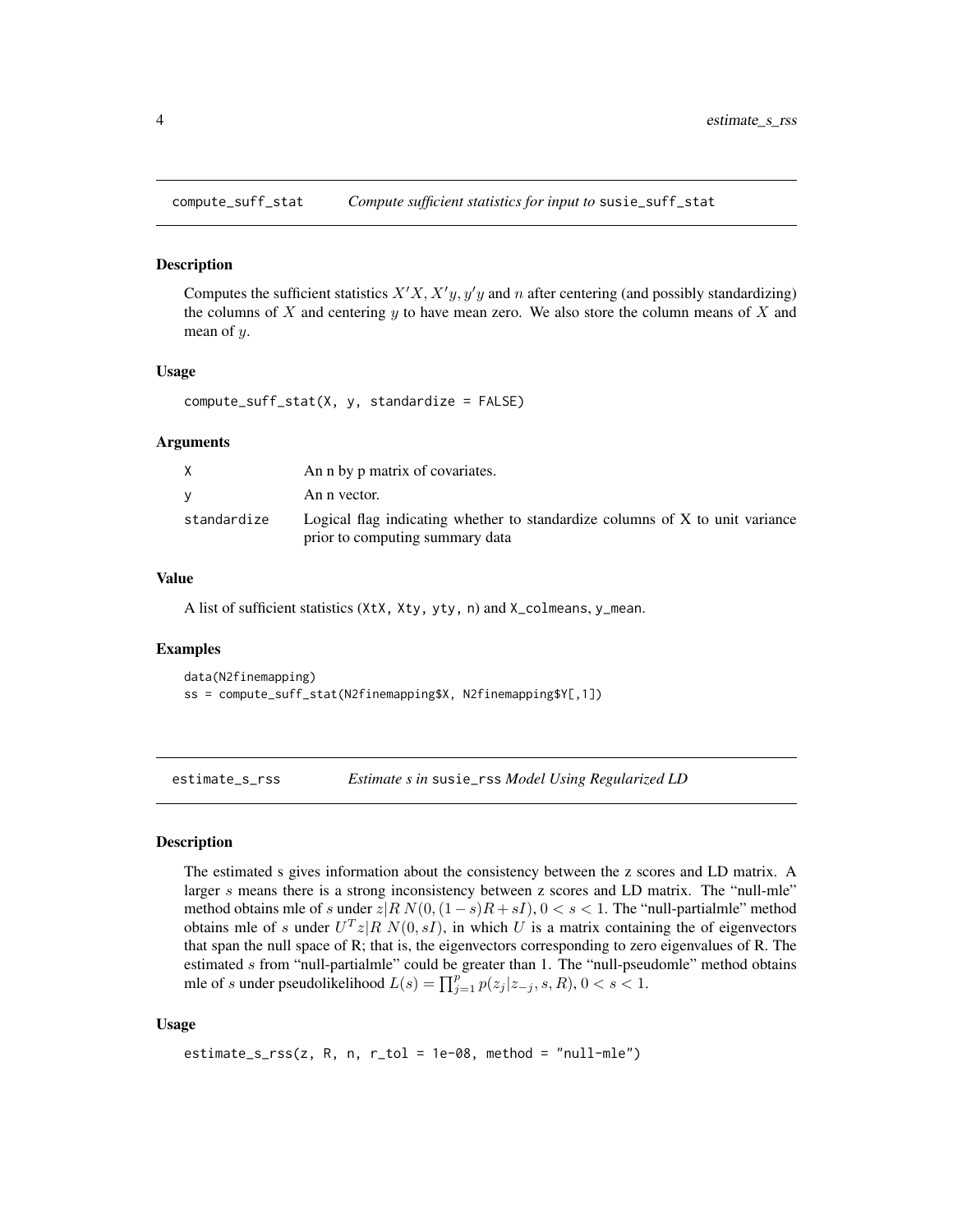#### <span id="page-4-0"></span>Arguments

|        | A p-vector of z scores.                                                    |
|--------|----------------------------------------------------------------------------|
| R      | A p by p symmetric, positive semidefinite correlation matrix.              |
| n      | The sample size. (Optional, but highly recommended.)                       |
| r_tol  | Tolerance level for eigenvalue check of positive semidefinite matrix of R. |
| method | a string specifies the method to estimate s.                               |

#### Value

A number between 0 and 1.

#### Examples

```
set.seed(1)
n = 500
p = 1000
beta = rep(0,p)beta[1:4] = 0.01X = matrix(rnorm(n*p), nrow = n, ncol = p)X = scale(X, center = TRUE, scale = TRUE)y = drop(X %*% beta + rnorm(n))input\_ss = compute\_suff\_stat(X, y, standardize = TRUE)ss = univariate_regression(X, y)R = cor(X)attr(R,"eigen") = eigen(R,symmetric = TRUE)
zhat = with(ss,betahat/sebetahat)
# Estimate s using the unadjusted z-scores.
s0 = estimate_s_rss(zhat,R)
# Estimate s using the adjusted z-scores.
s1 = estimate_s_rss(zhat,R,n)
```
FinemappingConvergence

*Simulated Fine-mapping Data with Convergence Problem.*

#### Description

Data simulated using real genotypes from 50,000 individuals and 200 SNPs. Two of the SNPs have non-zero effects on the multivariate response. The response data are generated under a linear regression model. The simulated response and the columns of the genotype matrix are centered.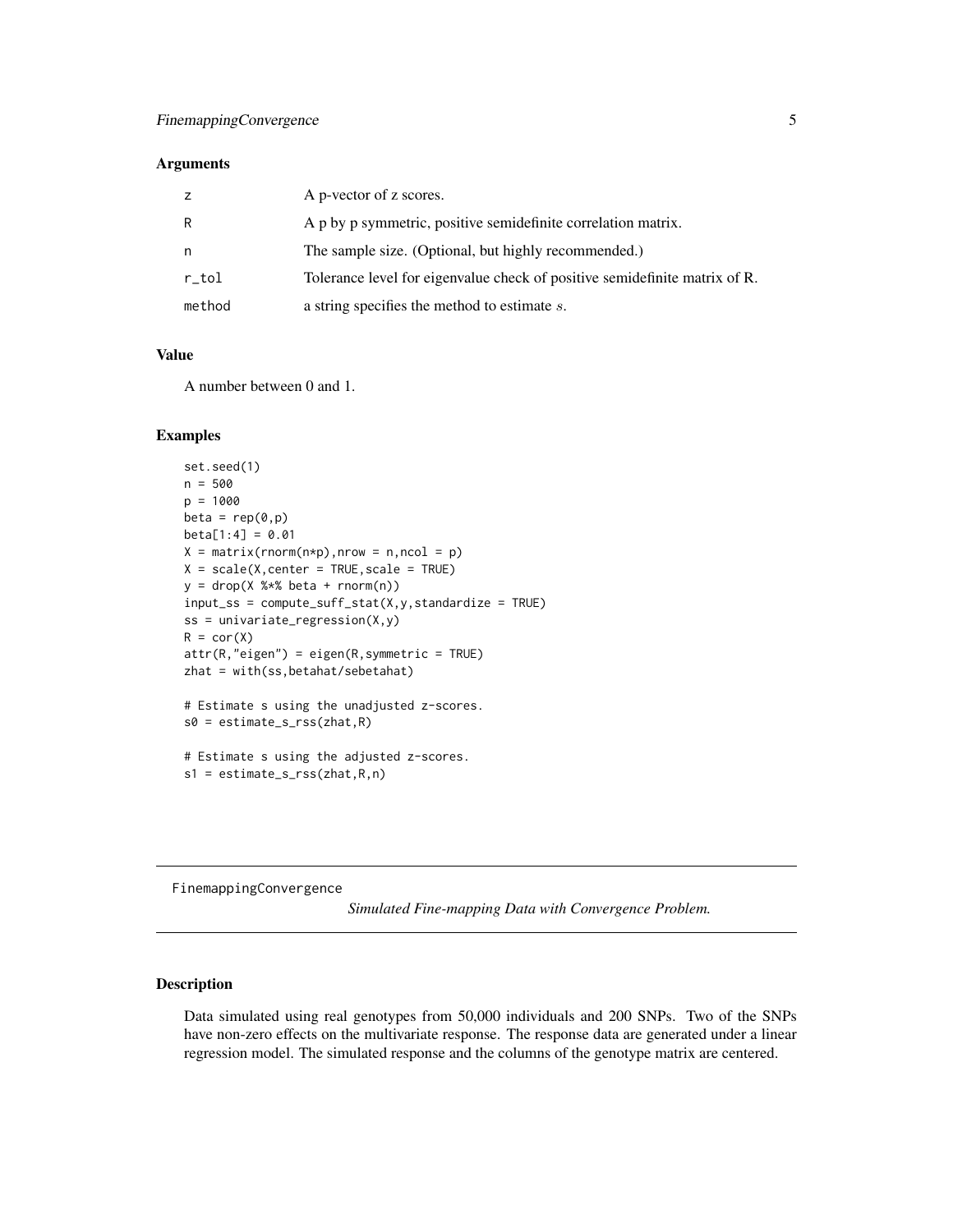#### <span id="page-5-0"></span>Format

FinemappingConvergence is a list with the following elements:

- XtX Summary statistics computed using the centered and scaled genotype matrix.
- Xty Summary statistics computed using the centered and scaled genotype data, and the centered simulated response.
- yty yty is computed using the centered simulated response.

n The sample size (50,000).

true\_coef The coefficients used to simulate the responses.

z z-scores from a simple (single-SNP) linear regression.

#### See Also

A similar data set with more SNPs is used in the "Refine SuSiE model" vignette.

#### Examples

data(FinemappingConvergence)

| get_cs_correlation | Get Correlations Between CSs, using Variable with Maximum PIP |  |  |  |
|--------------------|---------------------------------------------------------------|--|--|--|
|                    | <i>From Each CS</i>                                           |  |  |  |

#### Description

This function evaluates the correlation between single effect CSs. It is not part of the SuSiE inference. Rather, it is designed as a diagnostic tool to assess how correlated the reported CS are.

#### Usage

```
get_cs_correlation(model, X = NULL, Xcorr = NULL, max = FALSE)
```
#### Arguments

| model | A SuSiE fit, typically an output from susie or one of its variants.                                                                                                                                                                        |
|-------|--------------------------------------------------------------------------------------------------------------------------------------------------------------------------------------------------------------------------------------------|
| X     | n by p matrix of values of the p variables (covariates) in n samples. When pro-<br>vided, correlation between variables will be computed and used to remove CSs<br>whose minimum correlation among variables is smaller than min_abs_corr. |
| Xcorr | p by p matrix of correlations between variables (covariates). When provided,<br>it will be used to remove CSs whose minimum correlation among variables is<br>smaller than min_abs_corr.                                                   |
| max   | When $max = FAFLSE$ , return a matrix of CS correlations. When $max = TRUE$ , re-<br>turn only the maximum absolute correlation among all pairs of correlations.                                                                           |

#### Value

A matrix of correlations between CSs, or the maximum absolute correlation when max = TRUE.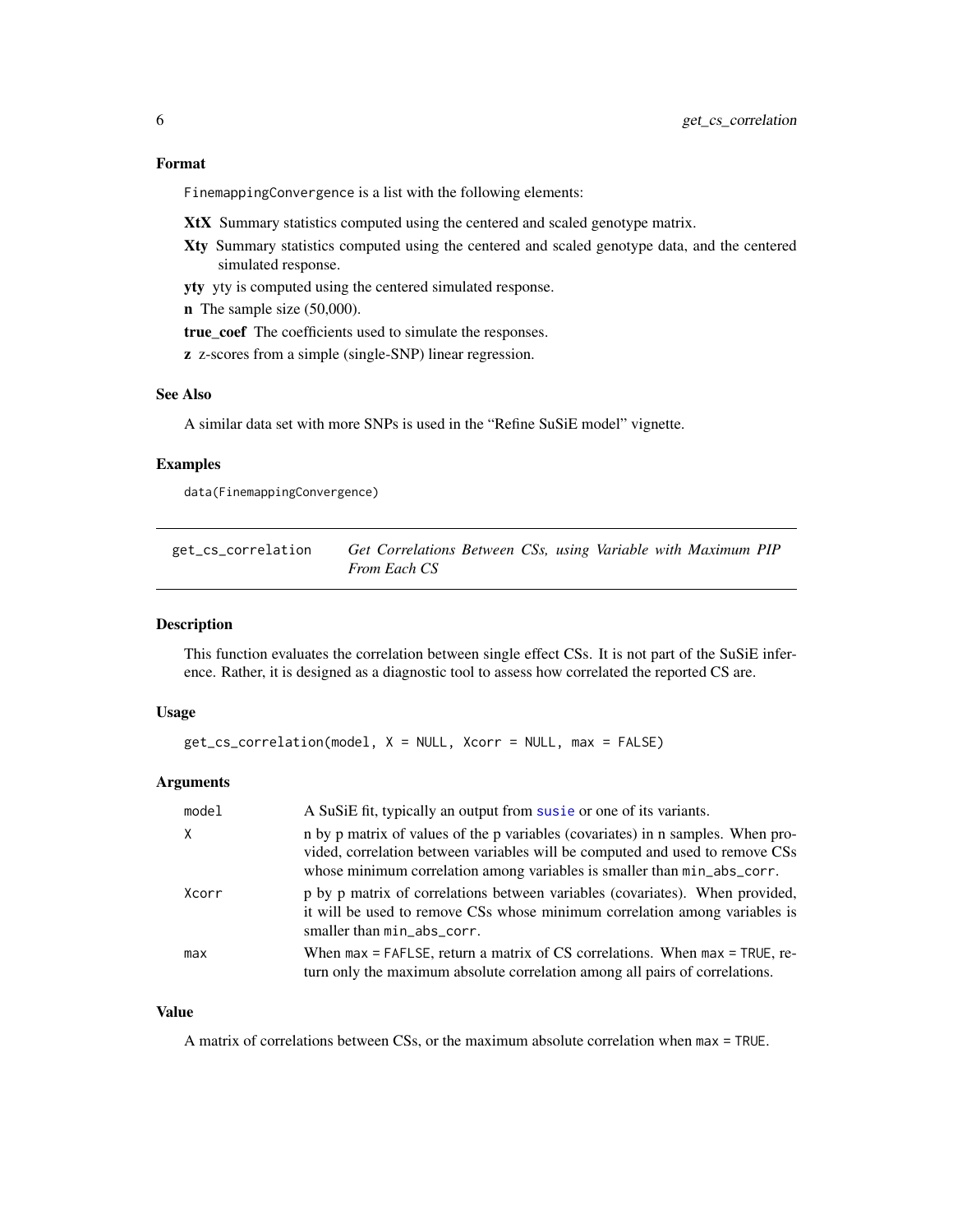<span id="page-6-0"></span>kriging\_rss *Compute Distribution of z-scores of Variant j Given Other z-scores, and Detect Possible Allele Switch Issue*

#### **Description**

Under the null, the rss model with regularized LD matrix is  $z|R, s N(0,(1-s)R + sI)$ . We use a mixture of normals to model the conditional distribution of z\_j given other z scores,  $z_j | z_{-j}$ ,  $R$ ,  $s \sum_{k=1}^{K} \pi_k N(-\Omega_{j,-j} z_{-j}/\Omega_{j,j}$  $\Omega = ((1-s)R + sI)^{-1}, \sigma_1, ..., \sigma_k$  is a grid of fixed positive numbers. We estimate the mixture weights  $\pi$  We detect the possible allele switch issue using likelihood ratio for each variant.

#### Usage

```
kriging_rss(
  z,
  R,
  n,
  r_{-}tol = 1e-08,
  s = estimate_s_rss(z, R, n, r_to, method = "null-mle")\mathcal{L}
```
#### Arguments

| z     | A p-vector of z scores.                                                    |
|-------|----------------------------------------------------------------------------|
| R     | A p by p symmetric, positive semidefinite correlation matrix.              |
| n     | The sample size. (Optional, but highly recommended.)                       |
| r tol | Tolerance level for eigenvalue check of positive semidefinite matrix of R. |
| S     | an estimated s from estimate_s_rss                                         |

#### Value

a list containing a ggplot2 plot object and a table. The plot compares observed z score vs the expected value. The possible allele switched variants are labeled as red points (log  $LR > 2$  and  $abs(z) > 2$ ). The table summarizes the conditional distribution for each variant and the likelihood ratio test. The table has the following columns: the observed z scores, the conditional expectation, the conditional variance, the standardized differences between the observed z score and expected value, the log likelihood ratio statistics.

#### Examples

```
# See also the vignette, "Diagnostic for fine-mapping with summary
# statistics."
set.seed(1)
n = 500p = 1000beta = rep(0,p)beta[1:4] = 0.01
```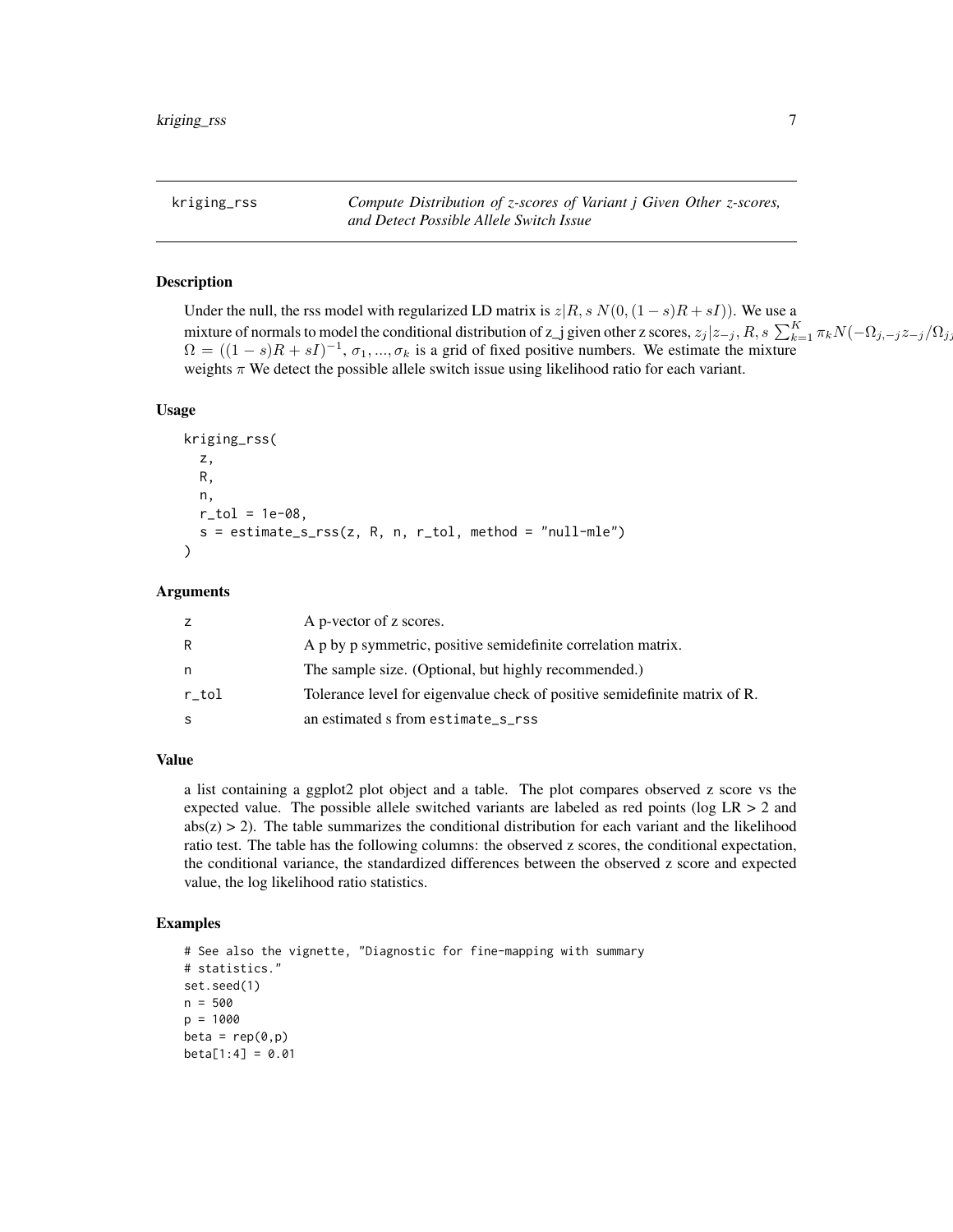```
X = matrix(rnorm(n*p), nrow = n, ncol = p)X = scale(X, center = TRUE, scale = TRUE)y = drop(X % * % * beta + rnorm(n))ss = univariate_regression(X, y)
R = cor(X)attr(R, "eigen") = eigen(R, symmetric = TRUE)zhat = with(ss,betahat/sebetahat)
cond_dist = kriging_rss(zhat,R,n = n)
cond_dist$plot
```
N2finemapping *Simulated Fine-mapping Data with Two Effect Variables*

#### Description

This data set contains a genotype matrix for 574 individuals and 1,002 variables. The variables are genotypes after centering and scaling, and therefore retain the correlation structure of the original genotype data. Two of the variables have non-zero effects on the multivariate response. The response data are generated under a multivariate linear regression model. See Wang *et al* (2020) for details.

#### Format

N2finemapping is a list with the following elements:

X Centered and scaled genotype data.

chrom Chromomsome of the original data, in hg38 coordinates.

- pos Chromomosomal position of the original data, in hg38 coordinates. The information can be used to compare impact of using other genotype references of the same variables in susie\_rss application.
- true coef Simulated effect sizes.

residual\_variance Simulated residual covariance matrix.

Y Simulated multivariate response.

allele\_freq Allele frequencies based on the original genotype data.

V Suggested prior covariance matrix for effect sizes of the two non-zero effect variables.

#### References

G. Wang, A. Sarkar, P. Carbonetto and M. Stephens (2020). A simple new approach to variable selection in regression, with application to genetic fine-mapping. *Journal of the Royal Statistical Society, Series B* doi: [10.1101/501114.](https://doi.org/10.1101/501114)

#### Examples

data(N2finemapping)

<span id="page-7-0"></span>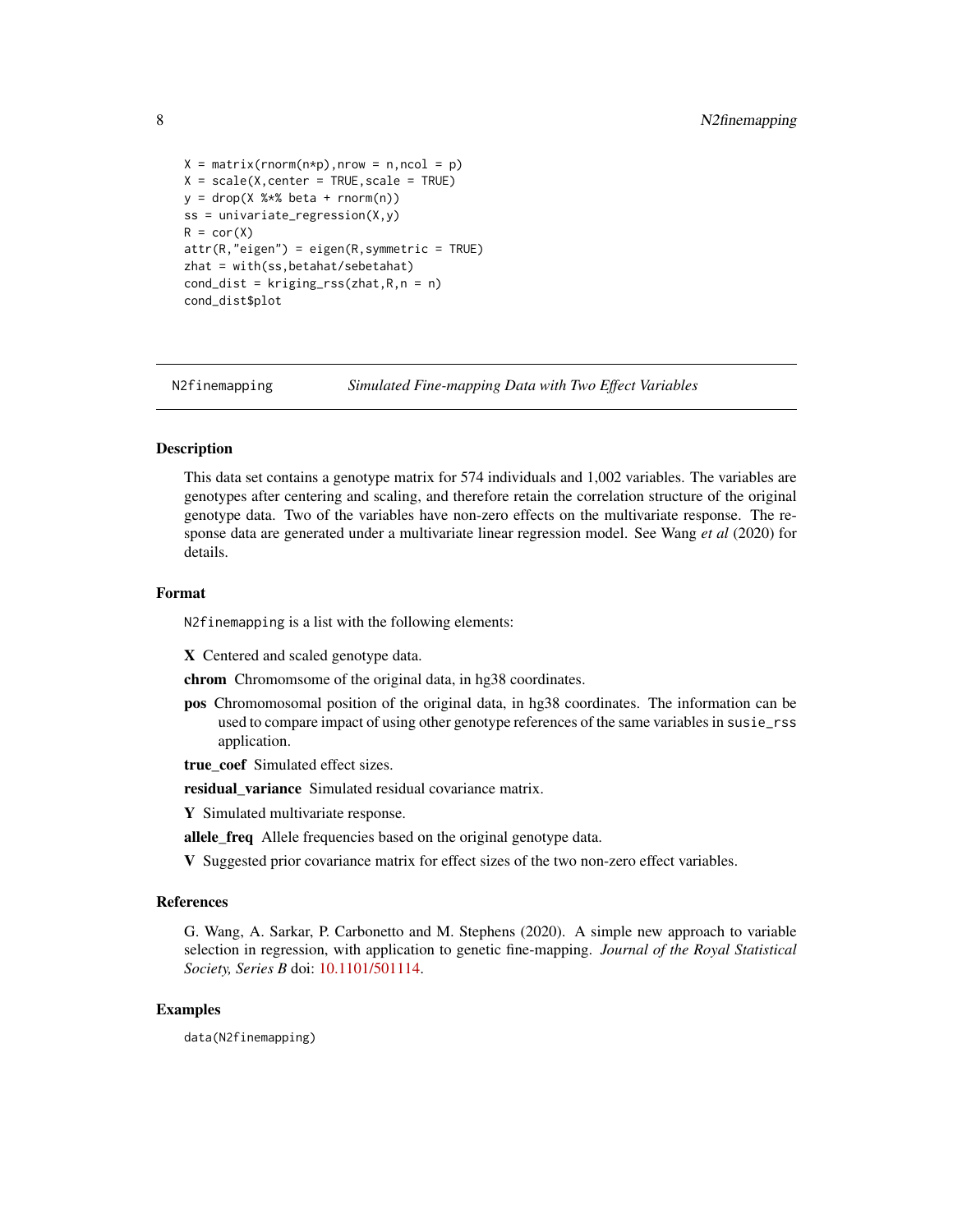#### <span id="page-8-0"></span>Description

The data-set contains a matrix of 574 individuals and 1,001 variables. These variables are realworld genotypes centered and scaled, and therefore retains the correlation structure of variables in the original genotype data. 3 out of the variables have non-zero effects. The response data is generated under a multivariate linear regression model. See Wang *et al* (2020) for more details.

#### Format

N3finemapping is a list with the following elements:

- X N by P variable matrix of centered and scaled genotype data.
- chrom Chromomsome of the original data, in hg38 coordinate.
- pos Chromomosomal positoin of the original data, in hg38 coordinate. The information can be used to compare impact of using other genotype references of the same variables in susie\_rss application.
- true\_coef The simulated effect sizes.
- residual\_variance The simulated residual covariance matrix.
- Y The simulated response variables.
- allele\_freq Allele frequency of the original genotype data.
- V Prior covariance matrix for effect size of the three non-zero effect variables.

#### References

G. Wang, A. Sarkar, P. Carbonetto and M. Stephens (2020). A simple new approach to variable selection in regression, with application to genetic fine-mapping. *Journal of the Royal Statistical Society, Series B* doi: [10.1101/501114.](https://doi.org/10.1101/501114)

#### Examples

data(N3finemapping)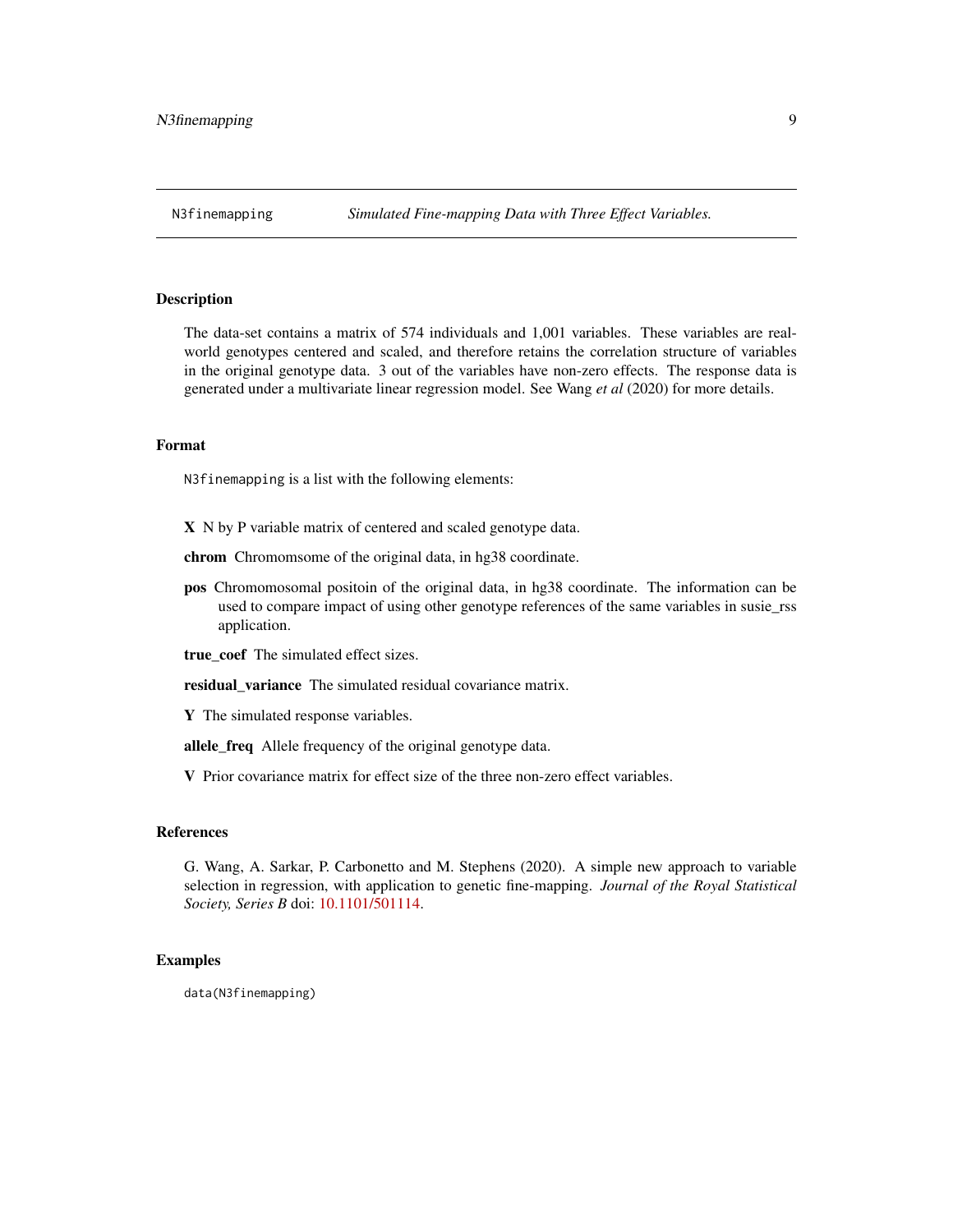<span id="page-9-0"></span>

#### Description

Predict outcomes or extract coefficients from susie fit.

#### Usage

```
## S3 method for class 'susie'
predict(object, newx = NULL, type = c("response", "coefficients"), ...)
```
#### Arguments

| object   | A susie fit.                                                                                                                                                 |
|----------|--------------------------------------------------------------------------------------------------------------------------------------------------------------|
| newx     | A new value for X at which to do predictions.                                                                                                                |
| type     | The type of output. For type = "response", predicted or fitted outcomes are<br>returned; for type = "coefficients", the estimated coefficients are returned. |
| $\cdots$ | Other arguments used by generic predict function. These extra arguments are<br>not used here.                                                                |

### Value

For type = "response", predicted or fitted outcomes are returned; for type = "coefficients", the estimated coefficients are returned. If the susie fit has intercept = NA (which is common when using susie\_suff\_stat) then predictions are computed using an intercept of 0, and a warning is emitted.

summary.susie *Summarize Susie Fit.*

#### Description

summary method for the "susie" class.

#### Usage

```
## S3 method for class 'susie'
summary(object, ...)
## S3 method for class 'summary.susie'
print(x, \ldots)
```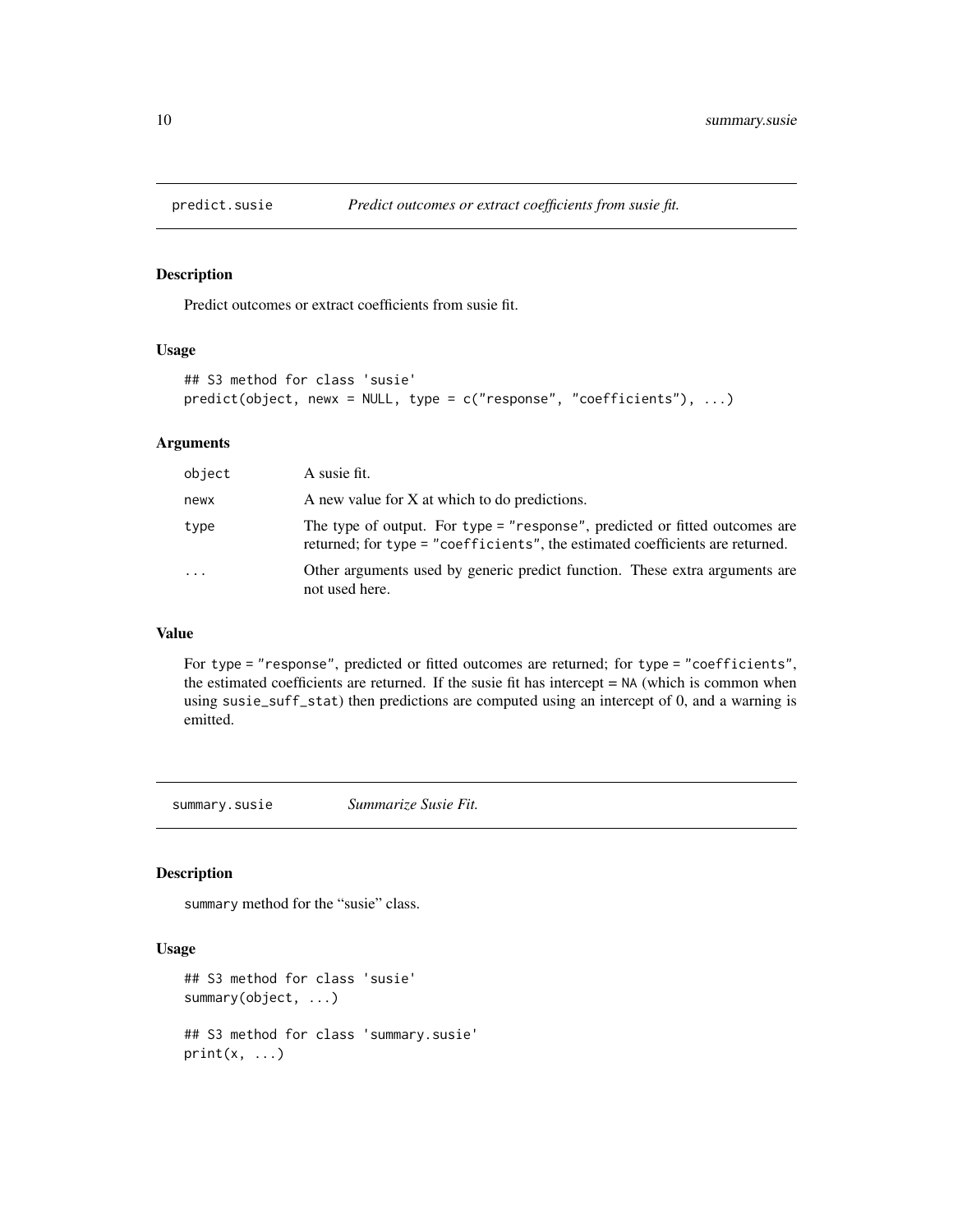#### <span id="page-10-0"></span>SummaryConsistency 11

#### Arguments

| object  | A susie fit.                                                                 |
|---------|------------------------------------------------------------------------------|
| $\cdot$ | Additional arguments passed to the generic summary or print. summary method. |
|         | A susie summary.                                                             |

#### Value

summary.susie returns a list containing a data frame of variables and a data frame of credible sets.

SummaryConsistency *Simulated Fine-mapping Data with LD matrix From Reference Panel.*

#### Description

Data simulated using real genotypes from 10,000 individuals and 200 SNPs. One SNP have nonzero effect on the multivariate response. The response data are generated under a linear regression model. There is also one SNP with flipped allele between summary statistics and the reference panel.

#### Format

SummaryConsistency is a list with the following elements:

z z-scores computed by fitting univariate simple regression variable-by-variable.

ldref LD matrix estimated from the reference panel.

flip\_id The index of the SNP with the flipped allele.

signal\_id The index of the SNP with the non-zero effect.

#### See Also

A similar data set with more samples is used in the "Diagnostic for fine-mapping with summary statistics" vignette.

#### Examples

data(SummaryConsistency)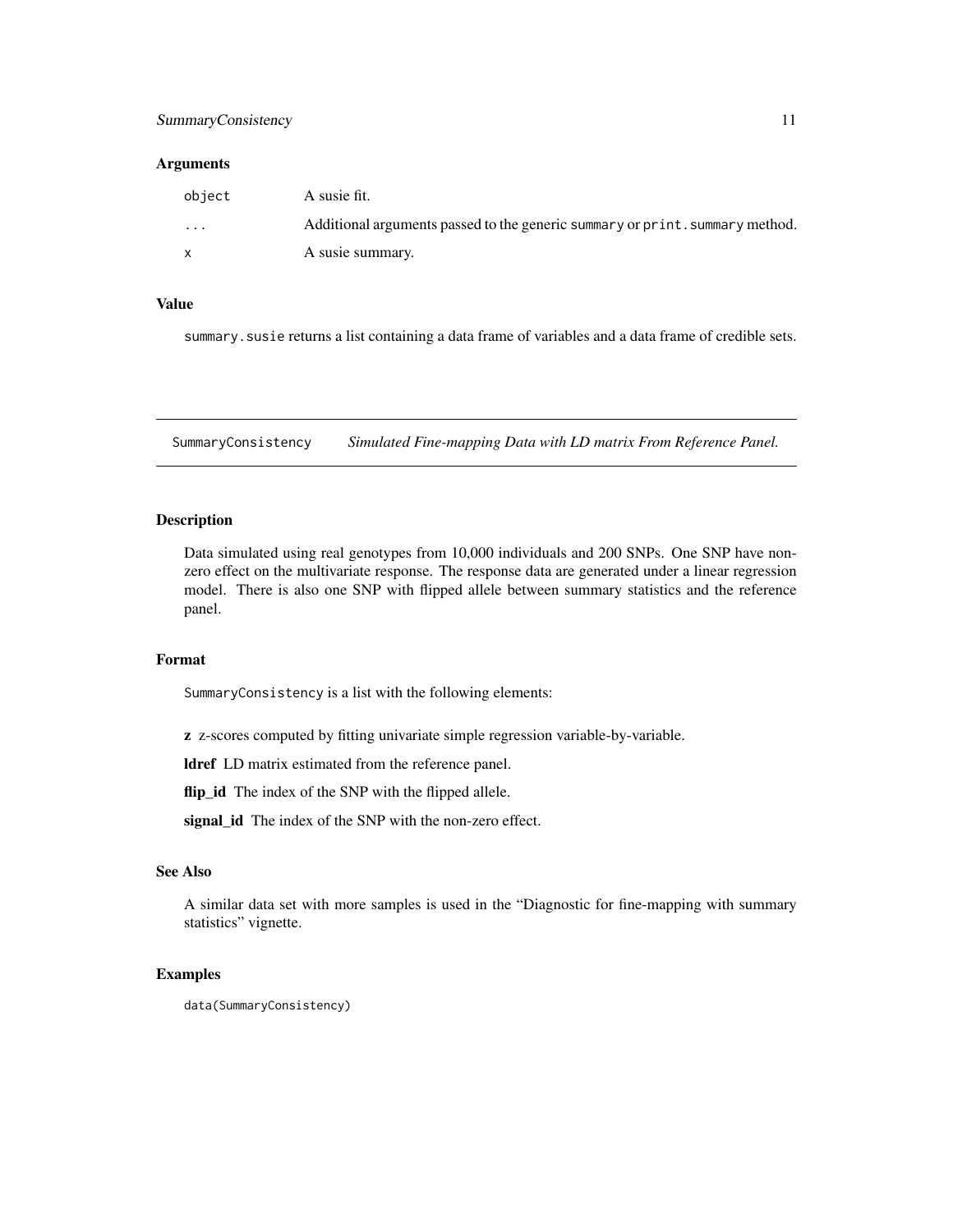#### <span id="page-11-2"></span><span id="page-11-1"></span><span id="page-11-0"></span>Description

Performs a sparse Bayesian multiple linear regression of y on X, using the "Sum of Single Effects" model from Wang et al (2020). In brief, this function fits the regression model  $y = \mu + Xb + e$ , where elements of e are *i.i.d.* normal with zero mean and variance residual\_variance,  $\mu$  is an intercept term and b is a vector of length p representing the effects to be estimated. The "susie assumption" is that  $b = \sum_{l=1}^{L} b_l$  where each  $b_l$  is a vector of length p with exactly one nonzero element. The prior on the non-zero element is normal with zero mean and variance  $var(y)$  $*$  scaled\_prior\_variance. The value of L is fixed, and should be chosen to provide a reasonable upper bound on the number of non-zero effects to be detected. Typically, the hyperparameters residual\_variance and scaled\_prior\_variance will be estimated during model fitting, although they can also be fixed as specified by the user. See functions [susie\\_get\\_cs](#page-18-1) and other functions of form susie\_get\_\* to extract the most commonly-used results from a susie fit.

#### Usage

```
susie(
  X,
  y,
  L = min(10, ncol(X)),scaled\_prior\_variance = 0.2,
  residual_variance = NULL,
  prior_weights = NULL,
  null weight = 0,
  standardize = TRUE,
  intercept = TRUE,
  estimate_residual_variance = TRUE,
  estimate_prior_variance = TRUE,
  estimate_prior_method = c("optim", "EM", "simple"),
  check\_null\_threshold = 0,
  prior\_tol = 1e-09,
  residual_variance_upperbound = Inf,
  s_init = NULL,
  coverage = 0.95,
  min\_abs\_corr = 0.5,
  compute_univariate_zscore = FALSE,
  na.rm = FALSE,max\_iter = 100,
  tol = 0.001,
  verbose = FALSE,
  track_fit = FALSE,residual_variance_lowerbound = var(drop(y))/10000,
  refine = FALSE,
  n_purity = 100
```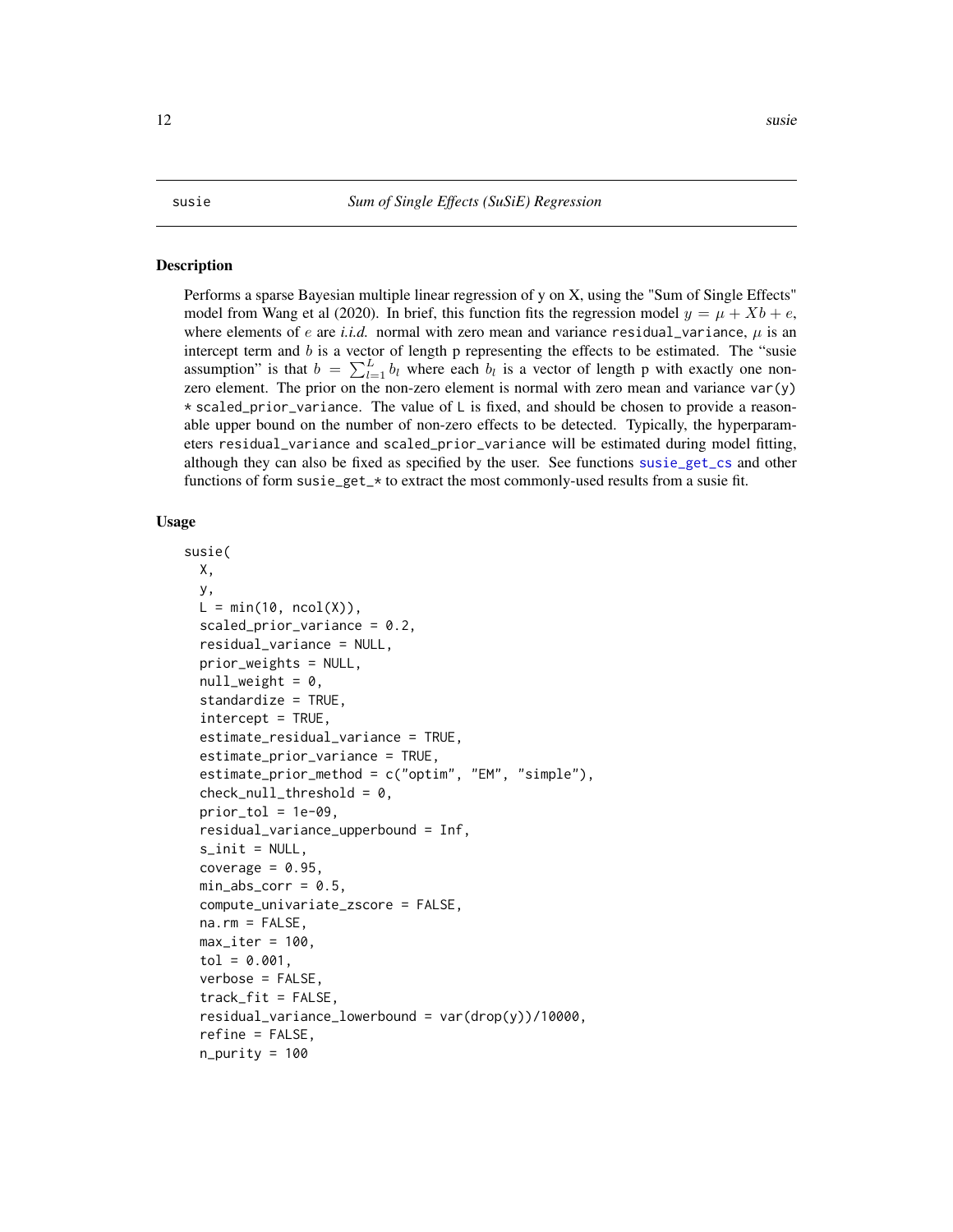$s$ usie 13

```
\mathcal{L}susie_suff_stat(
 XtX,
 Xty,
 yty,
 n,
 X_colmeans = NA,
 y_mean = NA,
 \text{maf} = \text{NULL},
 maf-thresh = 0,
 L = 10,
  scaled_prior_variance = 0.2,
  residual_variance = NULL,
  estimate_residual_variance = TRUE,
  estimate_prior_variance = TRUE,
  estimate_prior_method = c("optim", "EM", "simple"),
  check_null_threshold = 0,
 prior\_tol = 1e-09,
  r_{10} = 1e-08,
  prior_weights = NULL,
  null\_weight = 0,standardize = TRUE,
 max\_iter = 100,
  s\_init = NULL,coverage = 0.95,
 min\_abs\_corr = 0.5,
  tol = 0.001,verbose = FALSE,
  track_fit = FALSE,
  check\_input = FALSE,refine = FALSE,
  check_prior = FALSE,
  n\_purity = 100
```
 $\mathcal{L}$ 

#### Arguments

| Χ                     | An n by p matrix of covariates.                                                                                                                                                                                                                                                                                                                              |
|-----------------------|--------------------------------------------------------------------------------------------------------------------------------------------------------------------------------------------------------------------------------------------------------------------------------------------------------------------------------------------------------------|
|                       | The observed responses, a vector of length n.                                                                                                                                                                                                                                                                                                                |
|                       | Maximum number of non-zero effects in the susie regression model. If L is<br>larger than the number of covariates, $p$ , $L$ is set to $p$ .                                                                                                                                                                                                                 |
| scaled_prior_variance |                                                                                                                                                                                                                                                                                                                                                              |
|                       | The prior variance, divided by var(y) (or by $(1/(n-1))$ yty for susie_suff_stat);<br>that is, the prior variance of each non-zero element of b is $var(y) * scaled$ -prior-variance.<br>The value provided should be either a scalar or a vector of length L. If estimate_prior_variance<br>= TRUE, this provides initial estimates of the prior variances. |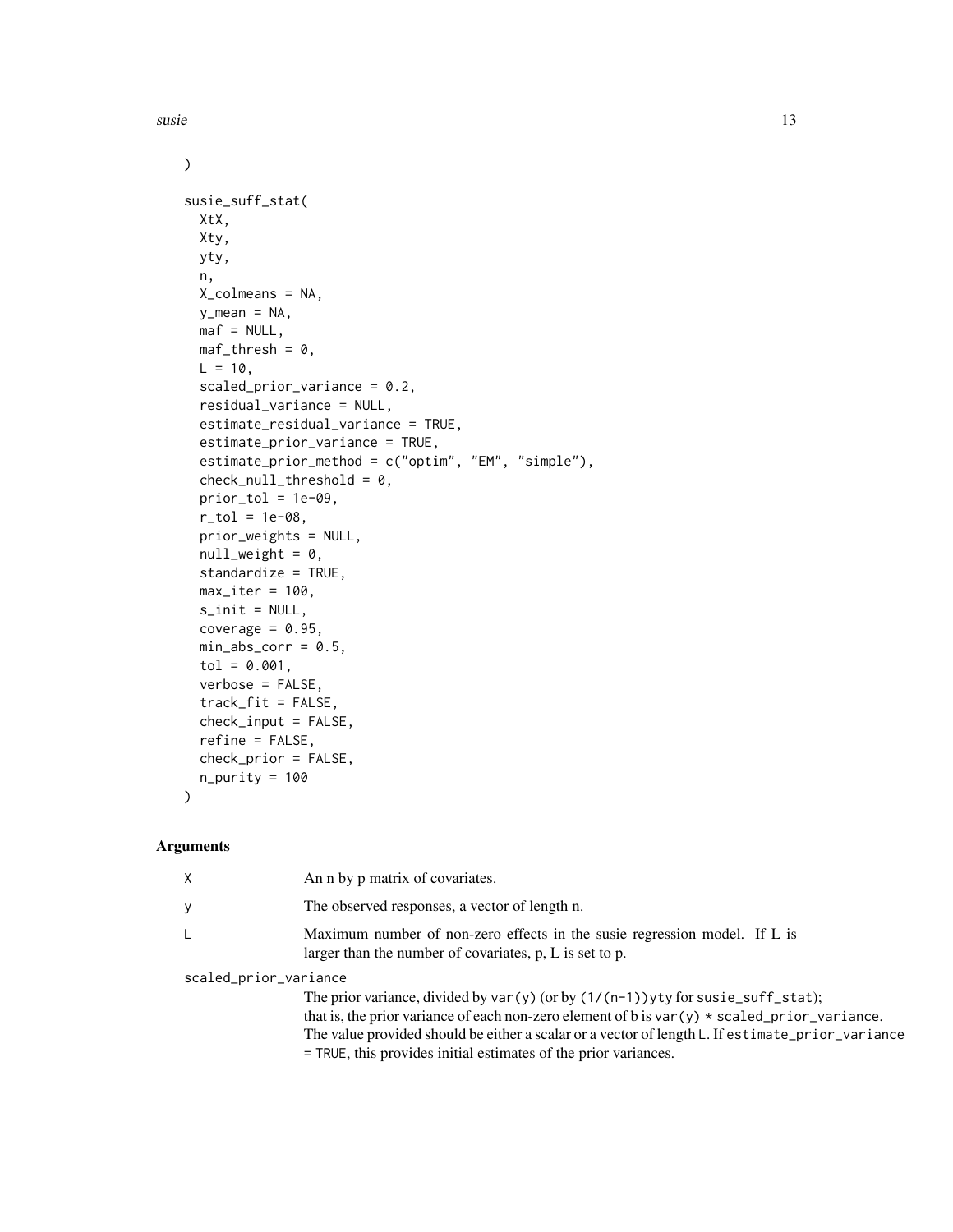| residual variance |  |  |
|-------------------|--|--|
|-------------------|--|--|

Variance of the residual. If estimate\_residual\_variance = TRUE, this value provides the initial estimate of the residual variance. By default, it is set to  $var(y)$  in susie and  $(1/(n-1))$ yty in susie\_suff\_stat.

- prior\_weights A vector of length p, in which each entry gives the prior probability that corresponding column of X has a nonzero effect on the outcome, y.
- null\_weight Prior probability of no effect (a number between 0 and 1, and cannot be exactly 1).
- standardize If standardize = TRUE, standardize the columns of  $X$  to unit variance prior to fitting (or equivalently standardize XtX and Xty to have the same effect). Note that scaled\_prior\_variance specifies the prior on the coefficients of X *after* standardization (if it is performed). If you do not standardize, you may need to think more carefully about specifying scaled\_prior\_variance. Whatever your choice, the coefficients returned by coef are given for X on the original input scale. Any column of X that has zero variance is not standardized.
- intercept If intercept = TRUE, the intercept is fitted; it intercept = FALSE, the intercept is set to zero. Setting intercept = FALSE is generally not recommended.
- estimate\_residual\_variance

If estimate\_residual\_variance = TRUE, the residual variance is estimated, using residual\_variance as an initial value. If estimate\_residual\_variance = FALSE, the residual variance is fixed to the value supplied by residual\_variance.

estimate\_prior\_variance

If estimate\_prior\_variance = TRUE, the prior variance is estimated (this is a separate parameter for each of the L effects). If provided, scaled\_prior\_variance is then used as an initial value for the optimization. When estimate\_prior\_variance = FALSE, the prior variance for each of the L effects is determined by the value supplied to scaled\_prior\_variance.

#### estimate\_prior\_method

The method used for estimating prior variance. When estimate\_prior\_method = "simple" is used, the likelihood at the specified prior variance is compared to the likelihood at a variance of zero, and the setting with the larger likelihood is retained.

#### check\_null\_threshold

When the prior variance is estimated, compare the estimate with the null, and set the prior variance to zero unless the log-likelihood using the estimate is larger by this threshold amount. For example, if you set check\_null\_threshold = 0.1, this will "nudge" the estimate towards zero when the difference in loglikelihoods is small. A note of caution that setting this to a value greater than zero may lead the IBSS fitting procedure to occasionally decrease the ELBO.

prior\_tol When the prior variance is estimated, compare the estimated value to prior\_tol at the end of the computation, and exclude a single effect from PIP computation if the estimated prior variance is smaller than this tolerance value.

#### residual\_variance\_upperbound

Upper limit on the estimated residual variance. It is only relevant when estimate\_residual\_variance = TRUE.

s\_init A previous susie fit with which to initialize.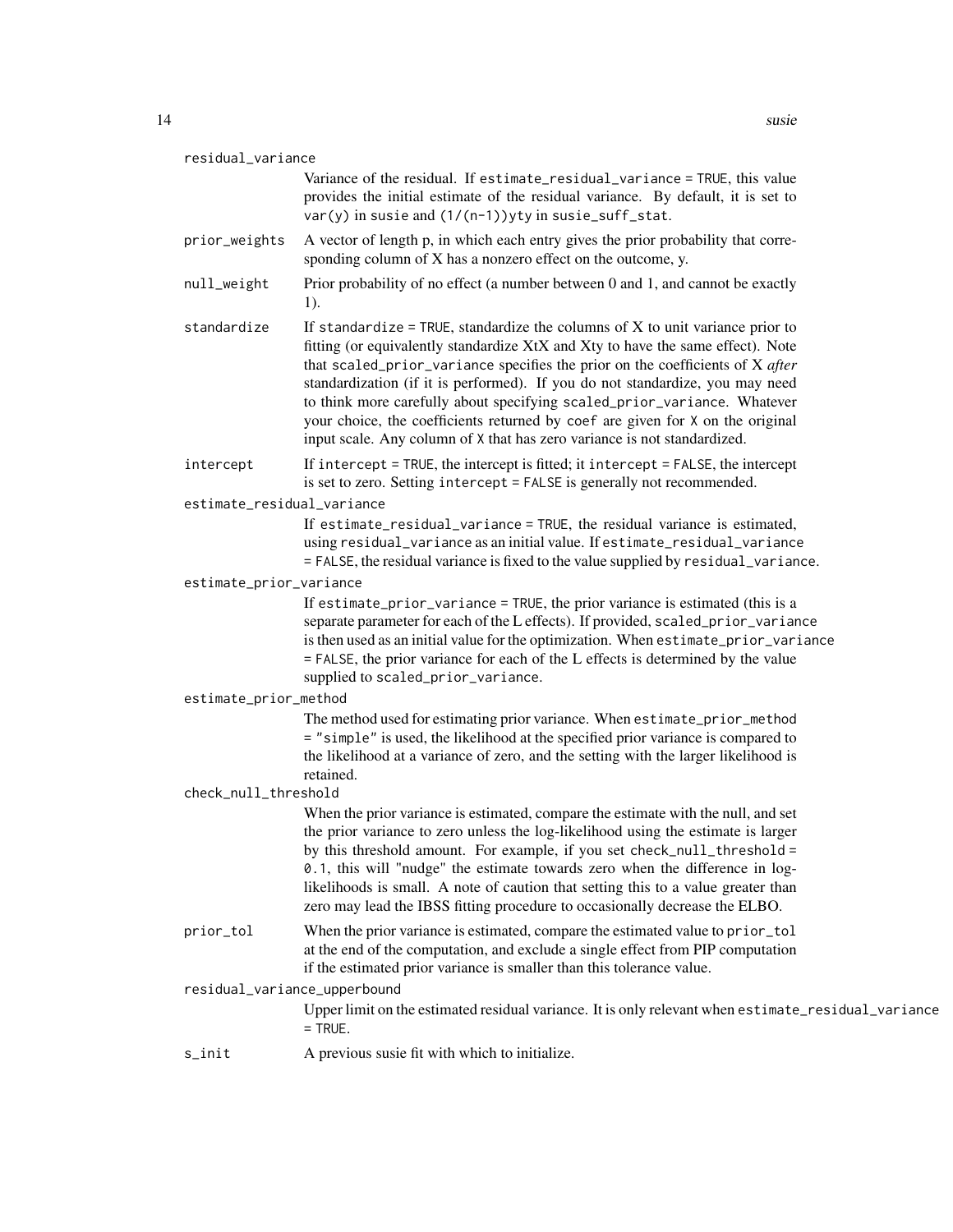<span id="page-14-0"></span>

| coverage                  | A number between 0 and 1 specifying the "coverage" of the estimated confi-<br>dence sets.                                                                                                                                                                              |
|---------------------------|------------------------------------------------------------------------------------------------------------------------------------------------------------------------------------------------------------------------------------------------------------------------|
| min_abs_corr              | Minimum absolute correlation allowed in a credible set. The default, 0.5, cor-<br>responds to a squared correlation of 0.25, which is a commonly used threshold<br>for genotype data in genetic studies.                                                               |
| compute_univariate_zscore |                                                                                                                                                                                                                                                                        |
|                           | If compute_univariate_zscore = TRUE, the univariate regression z-scores are<br>outputted for each variable.                                                                                                                                                            |
| na.rm                     | Drop any missing values in y from both X and y.                                                                                                                                                                                                                        |
| max_iter                  | Maximum number of IBSS iterations to perform.                                                                                                                                                                                                                          |
| tol                       | A small, non-negative number specifying the convergence tolerance for the IBSS<br>fitting procedure. The fitting procedure will halt when the difference in the vari-<br>ational lower bound, or "ELBO" (the objective function to be maximized), is<br>less than tol. |
| verbose                   | If verbose $=$ TRUE, the algorithm's progress, and a summary of the optimization<br>settings, are printed to the console.                                                                                                                                              |
| track_fit                 | If track_fit = TRUE, trace is also returned containing detailed information<br>about the estimates at each iteration of the IBSS fitting procedure.                                                                                                                    |
|                           | residual_variance_lowerbound                                                                                                                                                                                                                                           |
|                           | Lower limit on the estimated residual variance. It is only relevant when estimate_residual_variance<br>$=$ TRUE.                                                                                                                                                       |
| refine                    | If refine = TRUE, then an additional iterative refinement procedure is used, after<br>the IBSS algorithm, to check and escape from local optima (see details).                                                                                                         |
| n_purity                  | Passed as argument n_purity to susie_get_cs.                                                                                                                                                                                                                           |
| XtX                       | A p by p matrix $X'X$ in which the columns of X are centered to have mean zero.                                                                                                                                                                                        |
| Xty                       | A p-vector $X'y$ in which y and the columns of X are centered to have mean zero.                                                                                                                                                                                       |
| yty                       | A scalar $y'y$ in which y is centered to have mean zero.                                                                                                                                                                                                               |
| n                         | The sample size.                                                                                                                                                                                                                                                       |
| X_colmeans                | A p-vector of column means of X. If both X_colmeans and y_mean are provided,<br>the intercept is estimated; otherwise, the intercept is NA.                                                                                                                            |
| y_mean                    | A scalar containing the mean of y. If both X_colmeans and y_mean are provided,<br>the intercept is estimated; otherwise, the intercept is NA.                                                                                                                          |
| maf                       | Minor allele frequency; to be used along with maf_thresh to filter input sum-<br>mary statistics.                                                                                                                                                                      |
| maf_thresh                | Variants having a minor allele frequency smaller than this threshold are not used.                                                                                                                                                                                     |
| $r\_tol$                  | Tolerance level for eigenvalue check of positive semidefinite matrix of R.                                                                                                                                                                                             |
| check_input               | If check_input = TRUE, susie_suff_stat performs additional checks on XtX<br>and Xty. The checks are: (1) check that XtX is positive semidefinite; (2) check<br>that Xty is in the space spanned by the non-zero eigenvectors of XtX.                                   |
| check_prior               | If check_prior = TRUE, it checks if the estimated prior variance becomes un-<br>reasonably large (comparing with $10 * max(abs(z))^2$ ).                                                                                                                               |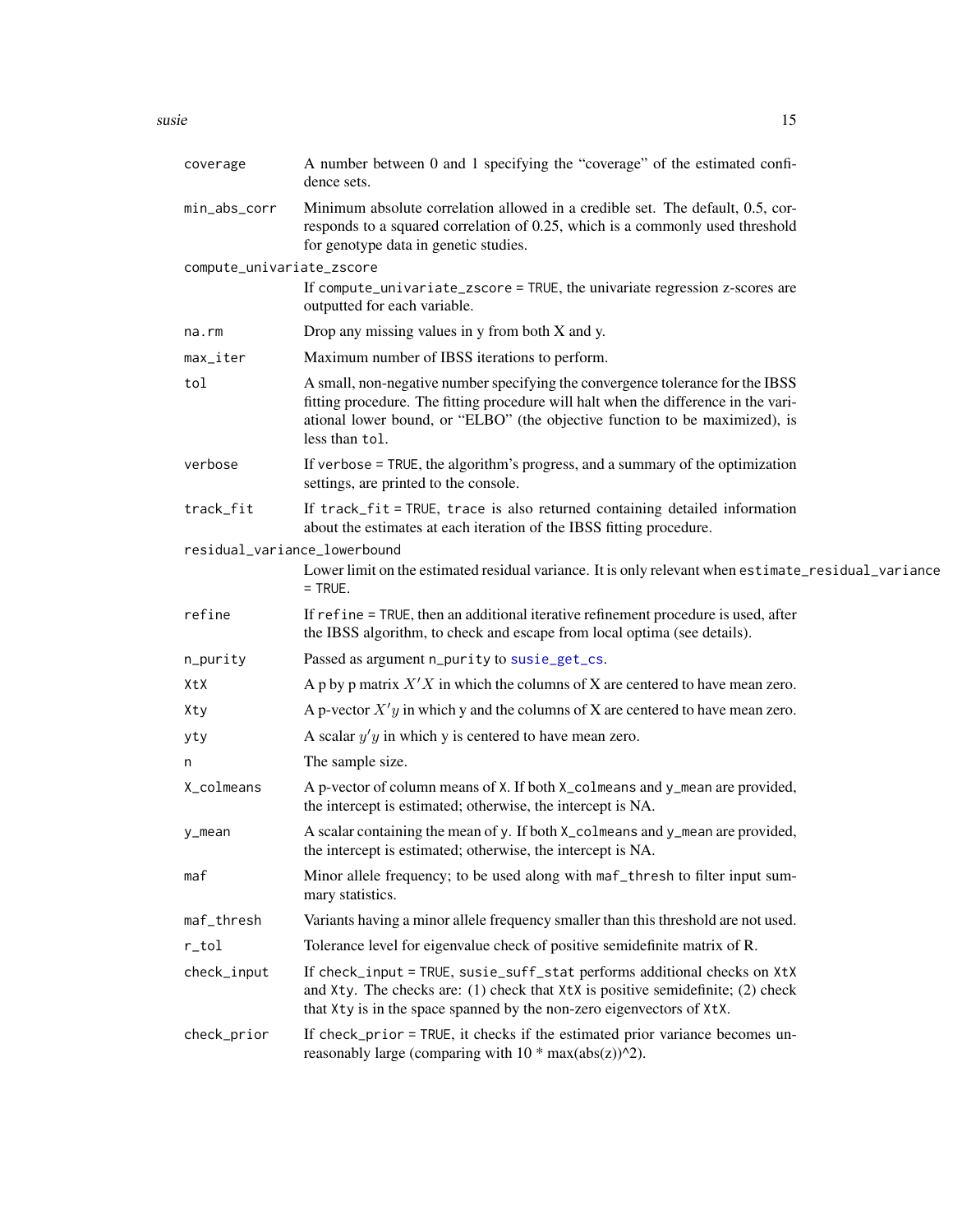#### Details

The function susie implements the IBSS algorithm from Wang et al (2020). The option refine = TRUE implements an additional step to help reduce problems caused by convergence of the IBSS algorithm to poor local optima (which is rare in our experience, but can provide misleading results when it occurs). The refinement step incurs additional computational expense that increases with the number of CSs found in the initial run.

The function susie\_suff\_stat implements essentially the same algorithms, but using sufficient statistics. (The statistics are sufficient for the regression coefficients b, but not for the intercept  $\mu$ ; see below for how the intercept is treated.) If the sufficient statistics are computed correctly then the results from susie\_suff\_stat should be the same as (or very similar to) susie, although runtimes will differ as discussed below. The sufficient statistics are the sample size n, and then the p by p matrix  $X'X$ , the p-vector  $X'y$ , and the sum of squared y values  $y'y$ , all computed after centering the columns of  $X$  and the vector  $y$  to have mean 0; these can be computed using compute\_suff\_stat.

The handling of the intercept term in susie\_suff\_stat needs some additional explanation. Computing the summary data after centering X and y effectively ensures that the resulting posterior quantities for b allow for an intercept in the model; however, the actual value of the intercept cannot be estimated from these centered data. To estimate the intercept term the user must also provide the column means of X and the mean of y  $(X_{\text{c}}$  colmeans and y\_mean). If these are not provided, they are treated as NA, which results in the intercept being NA. If for some reason you prefer to have the intercept be 0 instead of NA then set  $X_{\text{collmeans}} = \emptyset$ , y\_mean =  $\emptyset$ .

For completeness, we note that if susie\_suff\_stat is run on  $X'X, X'y, y'y$  computed *without* centering X and y, and with X\_colmeans =  $\theta$ , y\_mean =  $\theta$ , this is equivalent to susie applied to  $X, y$  with intercept = FALSE (although results may differ due to different initializations of residual\_variance and scaled\_prior\_variance). However, this usage is not recommended for for most situations.

The computational complexity of susie is  $O(npL)$  per iteration, whereas susie\_suff\_stat is  $O(p^2L)$  per iteration (not including the cost of computing the sufficient statistics, which is dominated by the  $O(np^2)$  cost of computing  $X'X$ ). Because of the cost of computing  $X'X$ , susie will usually be faster. However, if  $n >> p$ , and/or if  $X'X$  is already computed, then susie\_suff\_stat may be faster.

#### Value

A "susie" object with some or all of the following elements:

| alpha           | An L by p matrix of posterior inclusion probabilities.                                      |
|-----------------|---------------------------------------------------------------------------------------------|
| mu              | An L by p matrix of posterior means, conditional on inclusion.                              |
| mu2             | An L by p matrix of posterior second moments, conditional on inclusion.                     |
| Xr              | A vector of length n, equal to $X$ % $*$ colsums (alpha $*$ mu).                            |
| 1 <sub>bf</sub> | log-Bayes Factor for each single effect.                                                    |
| lbf_variable    | log-Bayes Factor for each variable and single effect.                                       |
| intercept       | Intercept (fixed or estimated).                                                             |
| sigma2          | Residual variance (fixed or estimated).                                                     |
| V               | Prior variance of the non-zero elements of b, equal to scaled_prior_variance<br>$*var(y)$ . |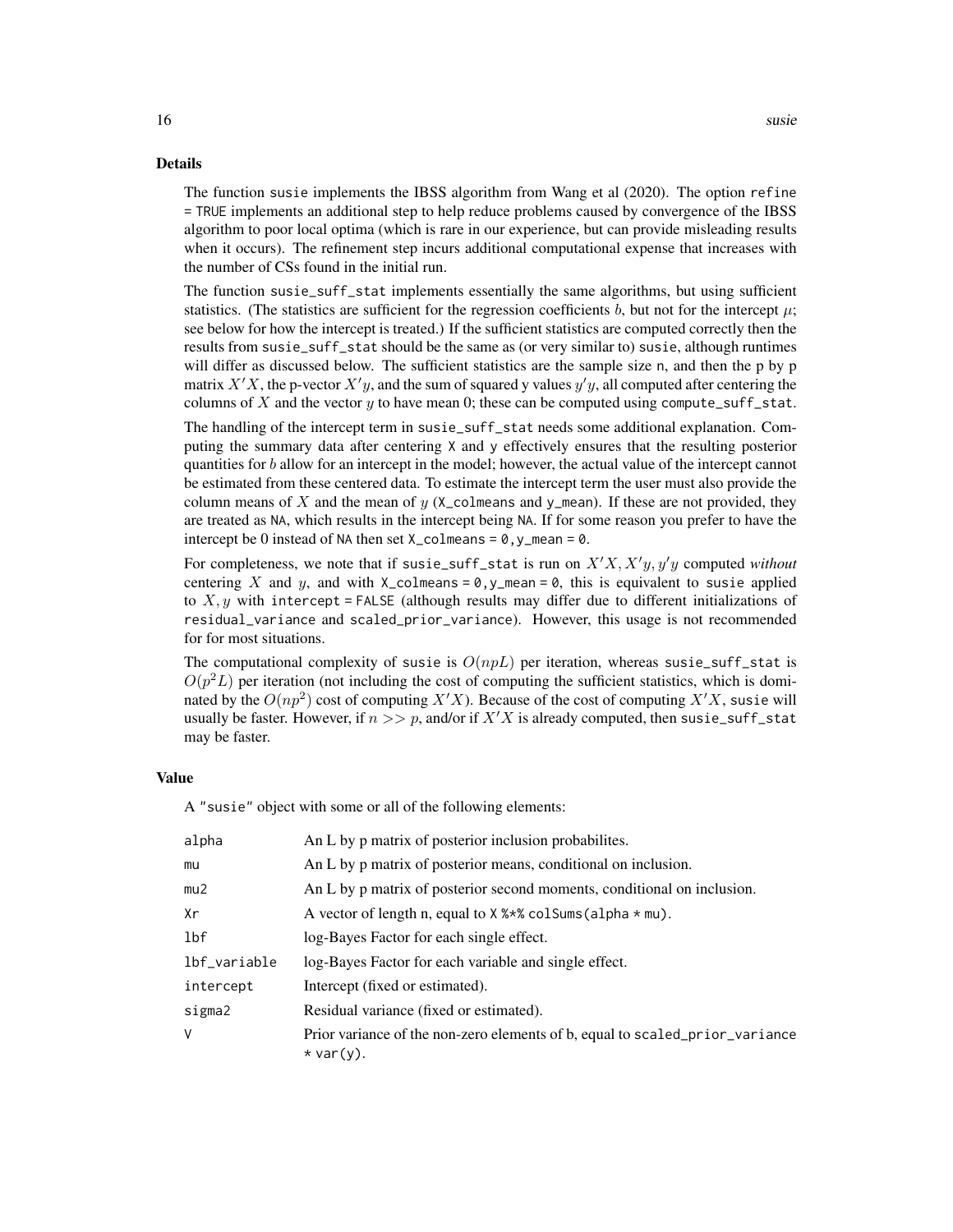<span id="page-16-0"></span>susie  $17$ 

| elbo      | The value of the variational lower bound, or "ELBO" (objective function to be<br>maximized), achieved at each iteration of the IBSS fitting procedure. |
|-----------|--------------------------------------------------------------------------------------------------------------------------------------------------------|
| fitted    | Vector of length n containing the fitted values of the outcome.                                                                                        |
| sets      | Credible sets estimated from model fit; see susie_get_cs for details.                                                                                  |
| pip       | A vector of length p giving the (marginal) posterior inclusion probabilities for<br>all p covariates.                                                  |
| z         | A vector of univariate z-scores.                                                                                                                       |
| niter     | Number of IBSS iterations that were performed.                                                                                                         |
| converged | TRUE or FALSE indicating whether the IBSS converged to a solution within the<br>chosen tolerance level.                                                |
|           |                                                                                                                                                        |

susie\_suff\_stat returns also outputs:

XtXr  $\Delta p$ -vector of  $t(X)$  times the fitted values,  $X$  %  $\infty$  colSums (alpha $\ast$ mu).

#### References

G. Wang, A. Sarkar, P. Carbonetto and M. Stephens (2020). A simple new approach to variable selection in regression, with application to genetic fine-mapping. *Journal of the Royal Statistical Society, Series B* 82, 1273-1300 doi: [10.1101/501114.](https://doi.org/10.1101/501114)

Y. Zou, P. Carbonetto, G. Wang and M. Stephens (2021). Fine-mapping from summary data with the "Sum of Single Effects" model. *bioRxiv* doi: [10.1101/2021.11.03.467167.](https://doi.org/10.1101/2021.11.03.467167)

#### See Also

[susie\\_get\\_cs](#page-18-1) and other susie\_get\_\* functions for extracting results; [susie\\_trendfilter](#page-28-1) for applying the SuSiE model to non-parametric regression, particularly changepoint problems, and [susie\\_rss](#page-25-1) for applying the SuSiE model when one only has access to limited summary statistics related to  $X$  and  $y$  (typically in genetic applications).

#### Examples

```
# susie example
set.seed(1)
n = 1000
p = 1000
beta = rep(0,p)beta[1:4] = 1X = matrix(rnorm(n*p), nrow = n, ncol = p)X = scale(X, center = TRUE, scale = TRUE)y = drop(X %*% beta + rnorm(n))res1 = susie(X,y,L = 10)susie_get_cs(res1) # extract credible sets from fit
plot(beta,coef(res1)[-1])
abline(a = 0, b = 1, col = "skyblue", lty = "dashed")plot(y,predict(res1))
abline(a = 0, b = 1, col = "skyblue", lty = "dashed")
```
# susie\_suff\_stat example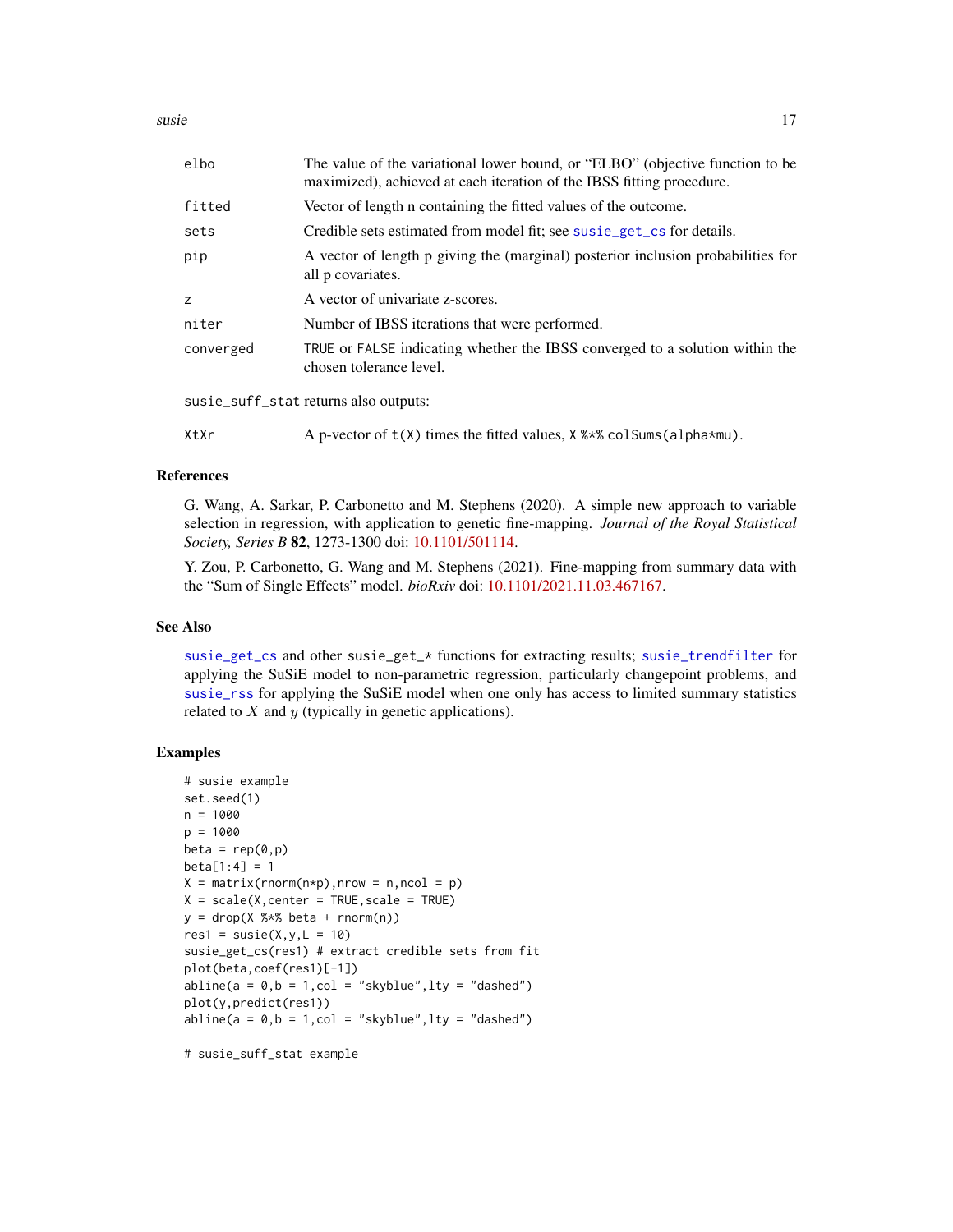```
input\_ss = compute\_suff\_stat(X, y)res2 = with(input_ss,
              susie_suff_stat(XtX = XtX,Xty = Xty,yty = yty,n = n,
                                X_{\text{colmeans}} = X_{\text{colmeans}}, y_{\text{mean}} = y_{\text{mean}}, L = 10)plot(coef(res1),coef(res2))
abline(a = 0, b = 1, col = "skyblue", lty = "dashed")
```
susie\_auto *Attempt at Automating SuSiE for Hard Problems*

#### Description

susie\_auto is an attempt to automate reliable running of susie even on hard problems. It implements a three-stage strategy for each L: first, fit susie with very small residual error; next, estimate residual error; finally, estimate the prior variance. If the last step estimates some prior variances to be zero, stop. Otherwise, double L, and repeat. Initial runs are performed with relaxed tolerance; the final run is performed using the default susie tolerance.

#### Usage

```
susie_auto(
 X,
 y,
 L_init = 1,
 L_{max} = 512,
 verbose = FALSE,
  init\_tol = 1,
  standardize = TRUE,
  intercept = TRUE,
 max\_iter = 100,
  tol = 0.01,...
)
```
#### Arguments

| X         | An n by p matrix of covariates.                                                                                         |
|-----------|-------------------------------------------------------------------------------------------------------------------------|
| У         | The observed responses, a vector of length n.                                                                           |
| $L$ _init | The initial value of L.                                                                                                 |
| L_max     | The largest value of L to consider.                                                                                     |
| verbose   | If verbose = TRUE, the algorithm's progress, and a summary of the optimization<br>settings, are printed to the console. |
| init_tol  | The tolerance to passed to susie during early runs (set large to shorten the initial<br>runs).                          |

<span id="page-17-0"></span>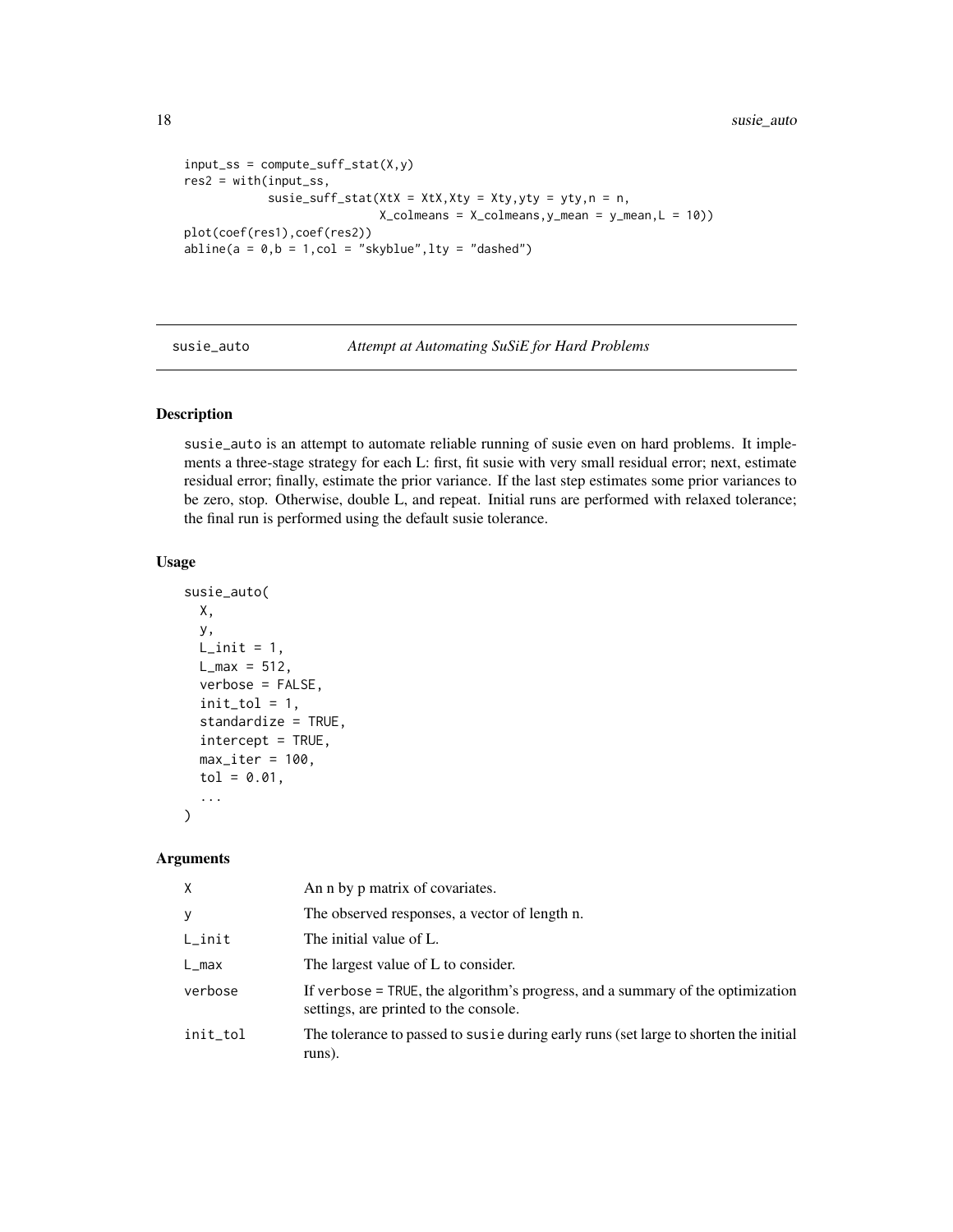<span id="page-18-0"></span>

| standardize            | If standardize = TRUE, standardize the columns of $X$ to unit variance prior to<br>fitting. Note that scaled_prior_variance specifies the prior on the coeffi-<br>cients of X <i>after</i> standardization (if it is performed). If you do not standardize,<br>you may need to think more carefully about specifying scaled_prior_variance.<br>Whatever your choice, the coefficients returned by coef are given for X on the<br>original input scale. Any column of X that has zero variance is not standardized. |
|------------------------|--------------------------------------------------------------------------------------------------------------------------------------------------------------------------------------------------------------------------------------------------------------------------------------------------------------------------------------------------------------------------------------------------------------------------------------------------------------------------------------------------------------------|
| intercept              | If intercept = TRUE, the intercept is fitted; it intercept = FALSE, the intercept<br>is set to zero. Setting intercept = FALSE is generally not recommended.                                                                                                                                                                                                                                                                                                                                                       |
| $max$ <sub>Liter</sub> | Maximum number of IBSS iterations to perform.                                                                                                                                                                                                                                                                                                                                                                                                                                                                      |
| tol                    | A small, non-negative number specifying the convergence tolerance for the IBSS<br>fitting procedure. The fitting procedure will halt when the difference in the vari-<br>ational lower bound, or "ELBO" (the objective function to be maximized), is<br>less than tol.                                                                                                                                                                                                                                             |
|                        | Additional arguments passed to susie.                                                                                                                                                                                                                                                                                                                                                                                                                                                                              |

#### Value

See [susie](#page-11-1) for a description of return values.

#### See Also

[susie](#page-11-1)

#### Examples

```
set.seed(1)
n = 1000
p = 1000
beta = rep(0,p)beta[1:4] = 1X = matrix(rnorm(n*p), nrow = n, ncol = p)X = scale(X, center = TRUE, scale = TRUE)y = drop(X % * % * beta + rnorm(n))res = susie_auto(X,y)plot(beta,coef(res)[-1])
abline(a = 0, b = 1, col = "skyblue", lty = "dashed")plot(y,predict(res))
abline(a = 0, b = 1, col = "skyblue", lty = "dashed")
```
susie\_get\_objective *Inferences From Fitted SuSiE Model*

#### <span id="page-18-1"></span>Description

These functions access basic properties or draw inferences from a fitted susie model.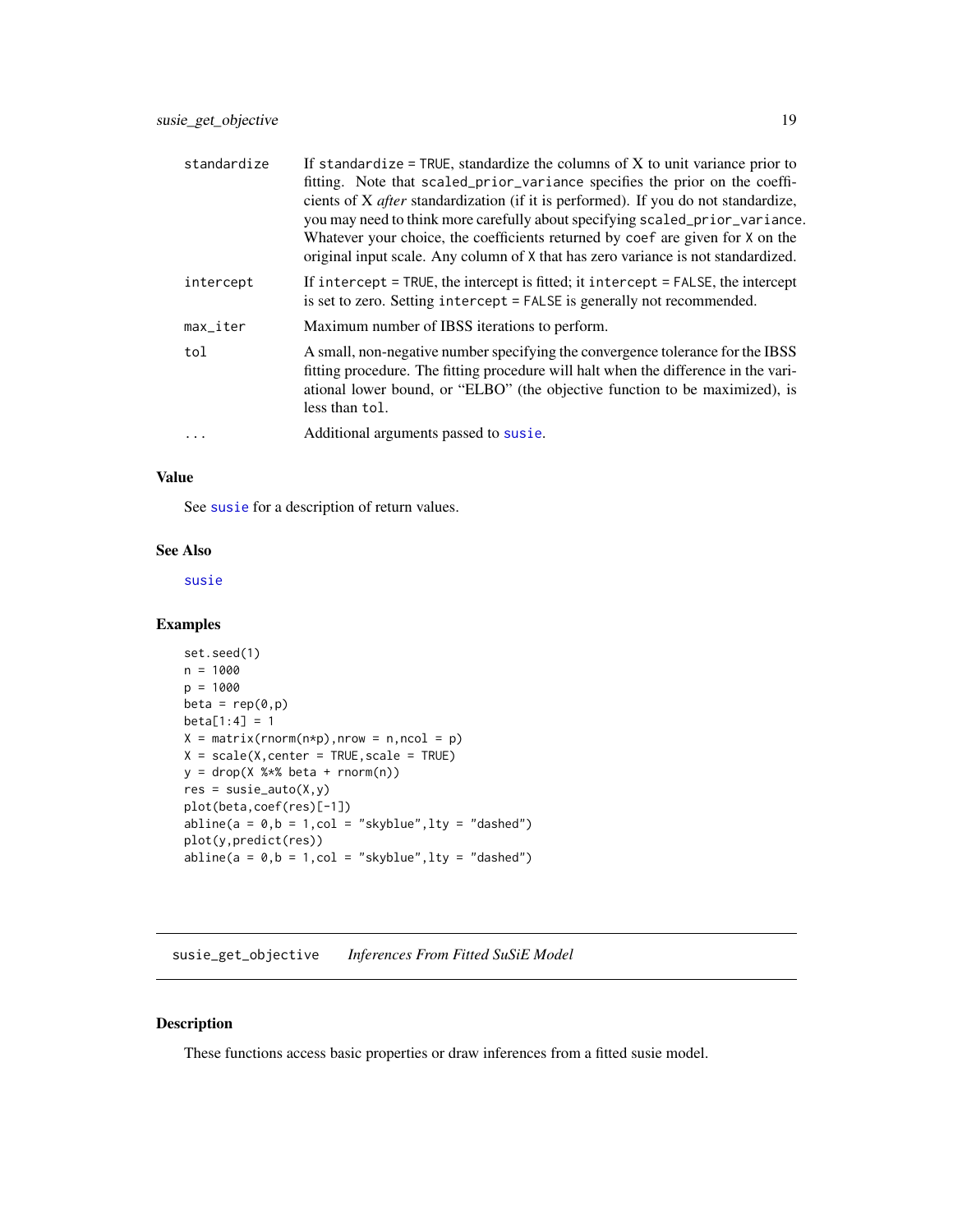#### Usage

```
susie_get_objective(res, last_only = TRUE, warning_tol = 1e-06)
susie_get_posterior_mean(res, prior_tol = 1e-09)
susie_get_posterior_sd(res, prior_tol = 1e-09)
susie_get_niter(res)
susie_get_prior_variance(res)
susie_get_residual_variance(res)
susie_get_lfsr(res)
susie_get_posterior_samples(susie_fit, num_samples)
susie_get_cs(
 res,
 X = NULL,Xcorr = NULL,
  coverage = 0.95,
 min\_abs\_corr = 0.5,
 dedup = TRUE,squared = FALSE,
  check_symmetric = TRUE,
 n\_purity = 100,use_rfast
\mathcal{L}
```
susie\_get\_pip(res, prune\_by\_cs = FALSE, prior\_tol = 1e-09)

#### Arguments

| res         | A susie fit, typically an output from susie or one of its variants. For susie_get_pip<br>and susie_get_cs, this may instead be the posterior inclusion probability ma-<br>trix, alpha.                                                          |
|-------------|-------------------------------------------------------------------------------------------------------------------------------------------------------------------------------------------------------------------------------------------------|
| last_only   | If $last\_only = FALSE$ , return the ELBO from all iterations; otherwise return the<br>ELBO from the last iteration only.                                                                                                                       |
| warning_tol | Warn if ELBO is decreasing by this tolerance level.                                                                                                                                                                                             |
| prior_tol   | Filter out effects having estimated prior variance smaller than this threshold.                                                                                                                                                                 |
| susie_fit   | A susie fit, an output from susie.                                                                                                                                                                                                              |
| num_samples | The number of draws from the posterior distribution.                                                                                                                                                                                            |
| X           | n by p matrix of values of the p variables (covariates) in n samples. When pro-<br>vided, correlation between variables will be computed and used to remove CSs<br>whose minimum correlation among variables is smaller than $min\_abs\_corr$ . |

<span id="page-19-0"></span>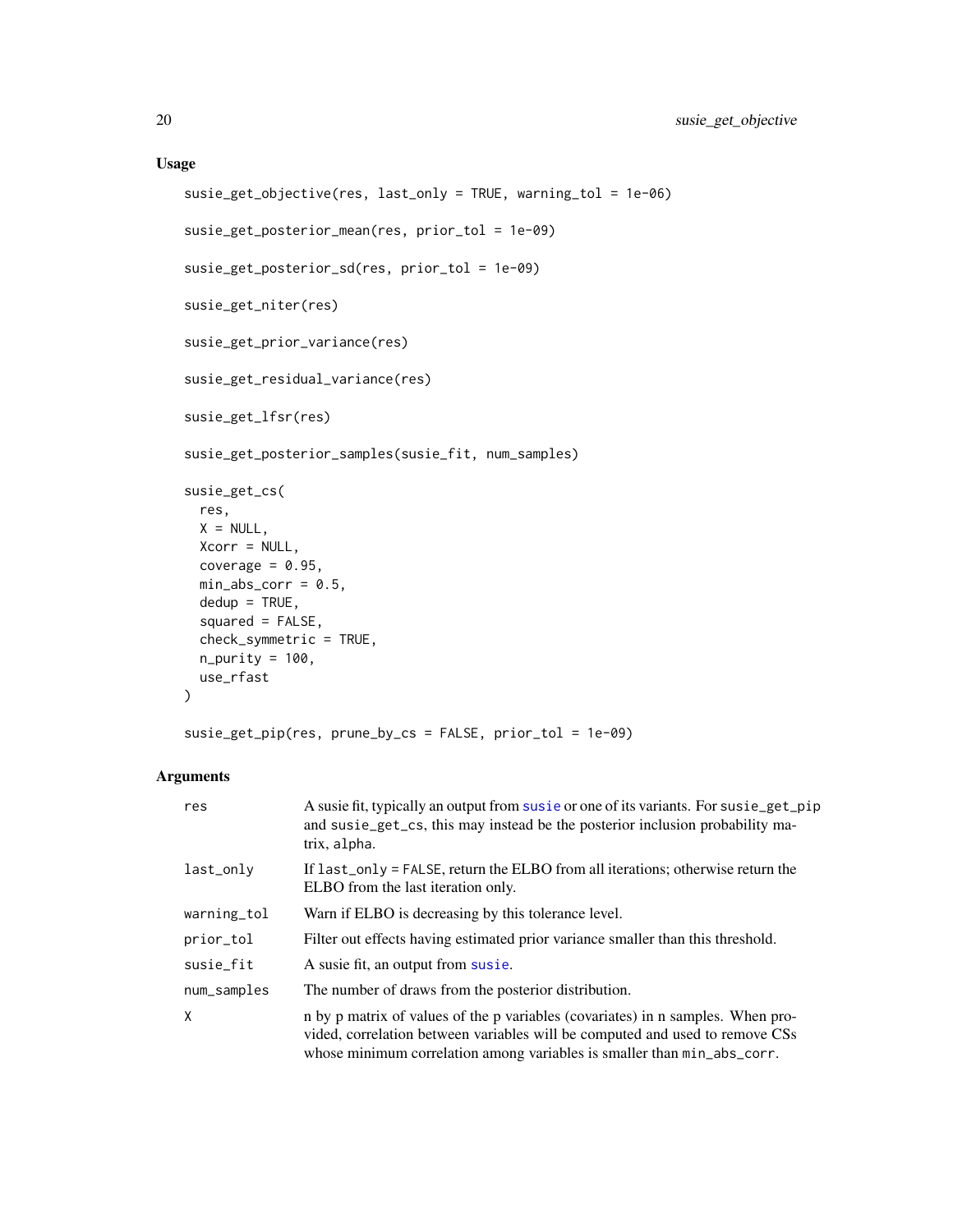| Xcorr           | p by p matrix of correlations between variables (covariates). When provided,<br>it will be used to remove CSs whose minimum correlation among variables is<br>smaller than min_abs_corr.                                                  |  |
|-----------------|-------------------------------------------------------------------------------------------------------------------------------------------------------------------------------------------------------------------------------------------|--|
| coverage        | A number between 0 and 1 specifying desired coverage of each CS.                                                                                                                                                                          |  |
| min_abs_corr    | A "purity" threshold for the CS. Any CS that contains a pair of variables with<br>correlation less than this threshold will be filtered out and not reported.                                                                             |  |
| dedup           | If dedup $=$ TRUE, remove duplicate CSs.                                                                                                                                                                                                  |  |
| squared         | If squared = TRUE, report min, mean and median of squared correlation instead<br>of the absolute correlation.                                                                                                                             |  |
| check_symmetric |                                                                                                                                                                                                                                           |  |
|                 | If check_symmetric = TRUE, perform a check for symmetry of matrix Xcorr<br>when Xcorr is provided (not NULL).                                                                                                                             |  |
| n_purity        | The maximum number of credible set (CS) variables used in calculating the<br>correlation ("purity") statistics. When the number of variables included in the<br>CS is greater than this number, the CS variables are randomly subsampled. |  |
| use_rfast       | Use the Rfast package for the purity calculations. By default use_rfast = TRUE<br>if the Rfast package is installed.                                                                                                                      |  |
| prune_by_cs     | Whether or not to ignore single effects not in a reported CS when calculating<br>PIP.                                                                                                                                                     |  |

#### Value

susie\_get\_objective returns the evidence lower bound (ELBO) achieved by the fitted susie model and, optionally, at each iteration of the IBSS fitting procedure.

susie\_get\_residual\_variance returns the (estimated or fixed) residual variance parameter.

susie\_get\_prior\_variance returns the (estimated or fixed) prior variance parameters.

susie\_get\_posterior\_mean returns the posterior mean for the regression coefficients of the fitted susie model.

susie\_get\_posterior\_sd returns the posterior standard deviation for coefficients of the fitted susie model.

susie\_get\_niter returns the number of model fitting iterations performed.

susie\_get\_pip returns a vector containing the posterior inclusion probabilities (PIPs) for all variables.

susie\_get\_lfsr returns a vector containing the average lfsr across variables for each single-effect, weighted by the posterior inclusion probability (alpha).

susie\_get\_posterior\_samples returns a list containing the effect sizes samples and causal status with two components: b, an num\_variables x num\_samples matrix of effect sizes; gamma, an num\_variables x num\_samples matrix of causal status random draws.

susie\_get\_cs returns credible sets (CSs) from a susie fit, as well as summaries of correlation among the variables included in each CS. If desired, one can filter out CSs that do not meet a specified "purity" threshold; to do this, either X or Xcorr must be supplied. It returns a list with the following elements:

cs A list in which each list element is a vector containing the indices of the variables in the CS.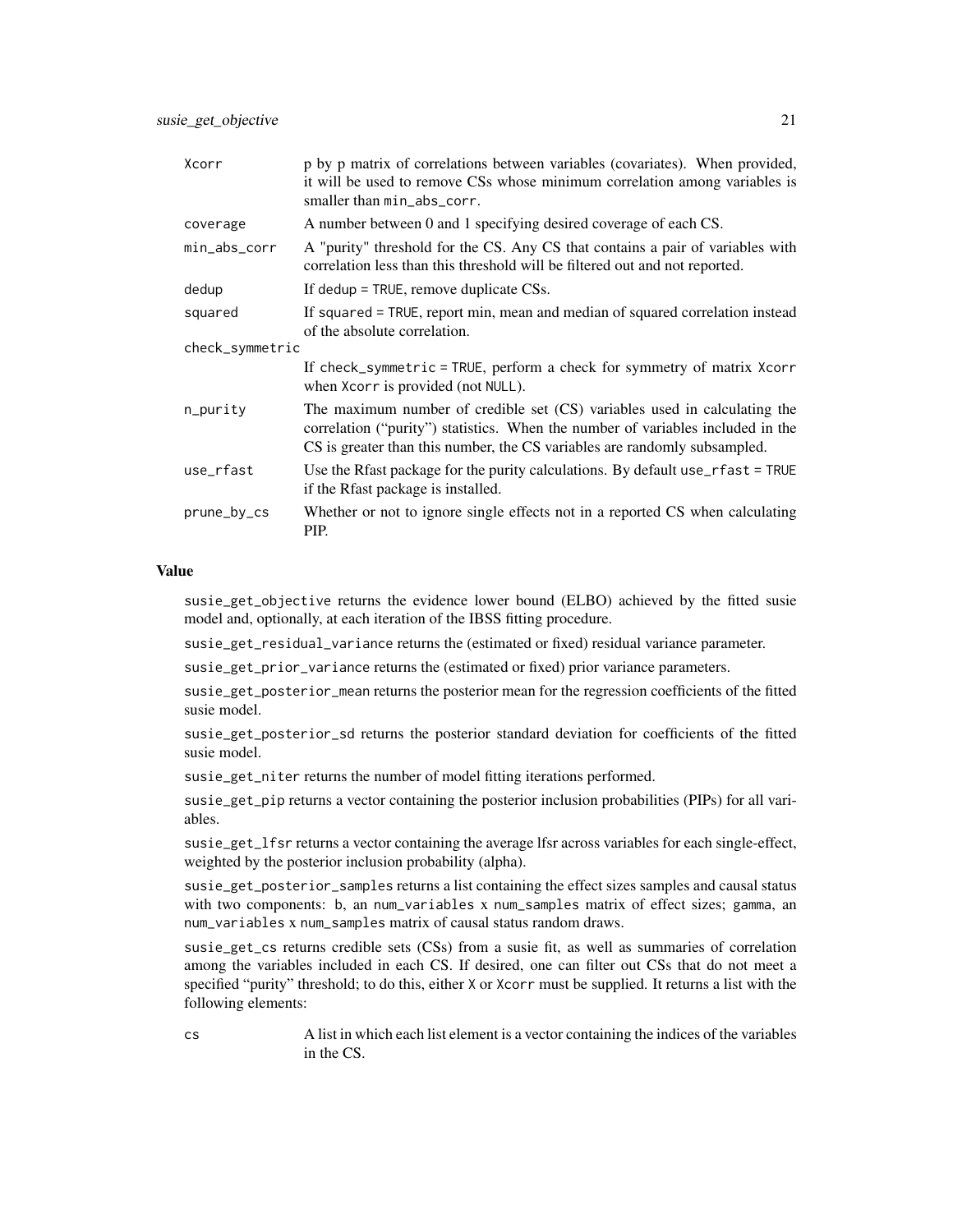<span id="page-21-0"></span>

| coverage | The nominal coverage specified for each CS.                                                                     |
|----------|-----------------------------------------------------------------------------------------------------------------|
| purity   | If X or Xcorr is provided), the purity of each CS.                                                              |
| cs_index | If X or Xcorr is provided) the index (number between 1 and L) of each reported<br>CS in the supplied susie fit. |

#### Examples

```
set.seed(1)
n = 1000
p = 1000
beta = rep(0,p)beta[1:4] = 1X = matrix(rnorm(n*p), nrow = n, ncol = p)X = scale(X, center = TRUE, scale = TRUE)y = drop(X % * % * beta + rnorm(n))s = susie(X,y,L = 10)susie_get_objective(s)
susie_get_objective(s, last_only=FALSE)
susie_get_residual_variance(s)
susie_get_prior_variance(s)
susie_get_posterior_mean(s)
susie_get_posterior_sd(s)
susie_get_niter(s)
susie_get_pip(s)
susie_get_lfsr(s)
```
susie\_init\_coef *Initialize a susie object using regression coefficients*

#### Description

Initialize a susie object using regression coefficients

#### Usage

```
susie_init_coef(coef_index, coef_value, p)
```
#### Arguments

| coef index | An L-vector containing the the indices of the nonzero coefficients. |
|------------|---------------------------------------------------------------------|
| coef value | An L-vector containing initial coefficient estimates.               |
| D          | A scalar giving the number of variables.                            |

#### Value

A list with elements alpha, mu and mu2 to be used by susie.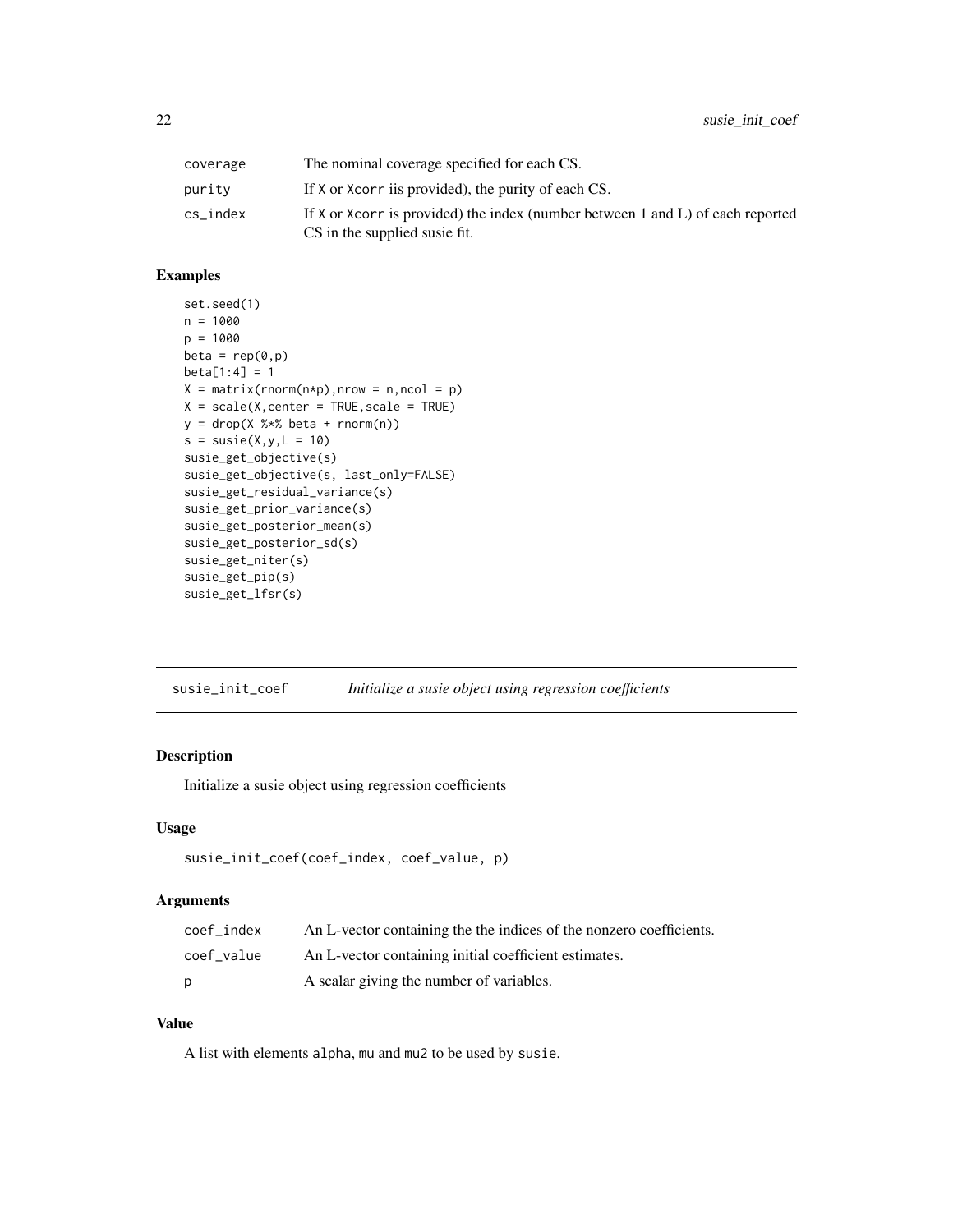#### <span id="page-22-0"></span>susie\_plot 23

#### Examples

```
set.seed(1)
n = 1000
p = 1000
beta = rep(0,p)beta[sample(1:1000,4)] = 1
X = matrix(rnorm(n*p), nrow = n, ncol = p)X = scale(X, center = TRUE, scale = TRUE)y = drop(X % * % * beta + rnorm(n))# Initialize susie to ground-truth coefficients.
s = susie\_init\_coeff(which(beta != 0),beta[beta != 0],length(beta))res = susie(X,y,L = 10, s_init=s)
```
susie\_plot *SuSiE Plots.*

#### Description

susie\_plot produces a per-variable summary of the SuSiE credible sets. susie\_plot\_iteration produces a diagnostic plot for the susie model fitting. For susie\_plot\_iteration, several plots will be created if track\_fit = TRUE when calling susie.

#### Usage

```
susie_plot(
  model,
 y,
  add_bar = FALSE,
 pos = NULL,
 b = NULL,max_c = 400,
  add_legend = NULL,
  ...
\mathcal{E}
```
susie\_plot\_iteration(model, L, file\_prefix, pos = NULL)

#### Arguments

| model | A SuSiE fit, typically an output from susie or one of its variants. For suse plot,<br>the susie fit must have model\$z, model\$PIP, and may include model\$sets.<br>model may also be a vector of z-scores or PIPs.                                                                                                |
|-------|--------------------------------------------------------------------------------------------------------------------------------------------------------------------------------------------------------------------------------------------------------------------------------------------------------------------|
| ٧     | A string indicating what to plot: either "z_original" for z-scores, "z" for<br>z-score derived p-values on (base-10) log-scale, "PIP" for posterior inclusion<br>probabilities, "log10PIP" for posterior inclusion probabilities on the (base-10)<br>log-scale. For any other setting, the data are plotted as is. |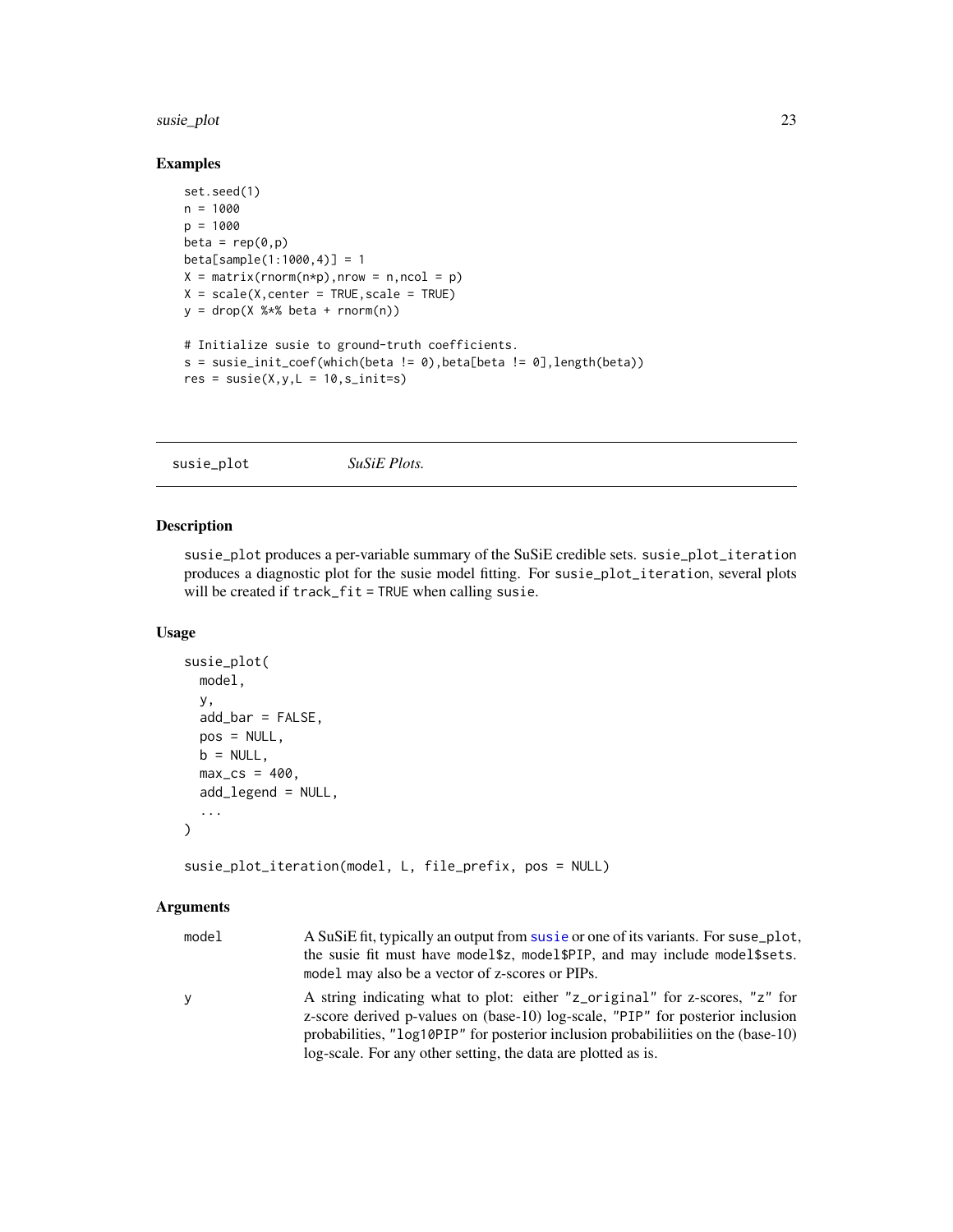<span id="page-23-0"></span>

| add_bar     | If add_bar = TRUE, add horizontal bar to signals in credible interval.                                                                                                                                                                 |
|-------------|----------------------------------------------------------------------------------------------------------------------------------------------------------------------------------------------------------------------------------------|
| pos         | Indices of variables to plot. If pos = NULL all variables are plotted.                                                                                                                                                                 |
| b           | For simulated data, set $b = TRUE$ to highlight "true" effects (highlights in red).                                                                                                                                                    |
| $max_c$     | The largest credible set to display, either based on purity (set max cs between 0<br>and 1), or based on size (set $max_c s > 1$ ).                                                                                                    |
| add_legend  | If add legend = TRUE, add a legend to annotate the size and purity of each CS<br>discovered. It can also be specified as location where legends should be added,<br>e.g., add_legend = "bottomright" (default location is "topright"). |
| .           | Additional arguments passed to plot.                                                                                                                                                                                                   |
| L           | An integer specifying the number of credible sets to plot.                                                                                                                                                                             |
| file_prefix | Prefix to path of output plot file. If not specified, the plot, or plots, will be saved<br>to a temporary directory generated using tempdir.                                                                                           |

#### Value

Invisibly returns NULL.

#### See Also

[susie\\_plot\\_changepoint](#page-24-1)

#### Examples

```
set.seed(1)
n = 1000
p = 1000
beta = rep(0,p)beta[sample(1:1000,4)] = 1
X = matrix(rnorm(n*p), nrow = n, ncol = p)X = scale(X, center = TRUE, scale = TRUE)y = drop(X %*% beta + rnorm(n))
res = susie(X,y,L = 10)susie_plot(res,"PIP")
susie_plot(res,"PIP",add_bar = TRUE)
susie_plot(res,"PIP",add_legend = TRUE)
susie_plot(res,"PIP", pos=1:500, add_legend = TRUE)
# Plot selected regions with adjusted x-axis position label
res$genomic_position = 1000 + (1:length(res$pip))
susie_plot(res,"PIP",add_legend = TRUE,
           pos = list(attr = "genomic_position",start = 1000,end = 1500))
# True effects are shown in red.
susie_plot(res,"PIP",b = beta,add_legend = TRUE)
set.seed(1)
n = 1000
p = 1000beta = rep(0,p)beta[sample(1:1000,4)] = 1
X = matrix(rnorm(n*p), nrow = n, ncol = p)
```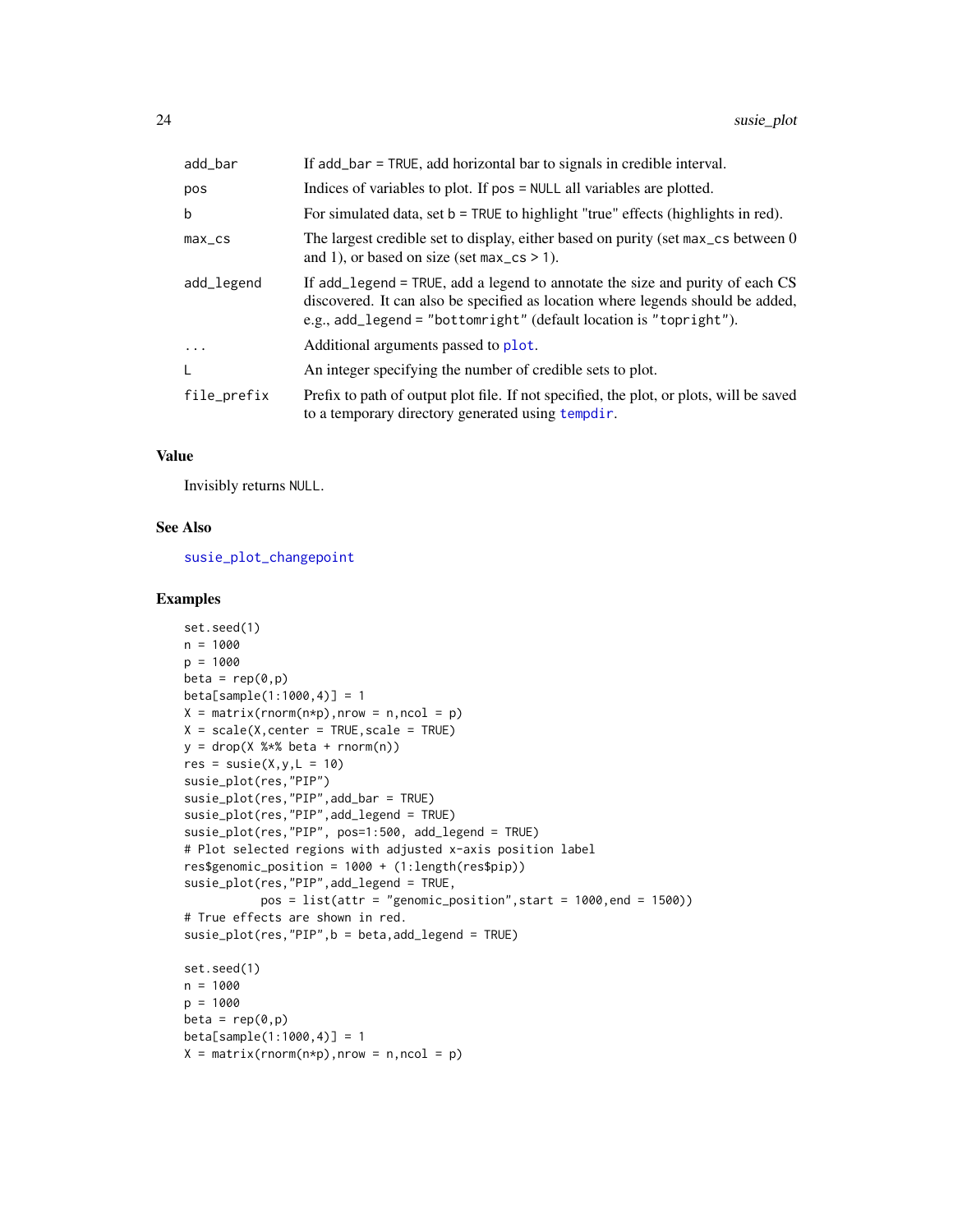```
X = scale(X, center = TRUE, scale = TRUE)y = drop(X % * % * beta + rnorm(n))res = susie(X,y,L = 10)susie_plot_iteration(res, L=10)
```
<span id="page-24-1"></span>susie\_plot\_changepoint

```
Plot changepoint data and susie fit using ggplot2
```
#### Description

Plots original data, y, overlaid with line showing susie fitted value and shaded rectangles showing credible sets for changepoint locations.

#### Usage

```
susie_plot_changepoint(
 s,
 y,
 line_col = "blue",
 line\_size = 1.5,
 cs\_col = "red")
```
#### Arguments

| S           | A susie fit generated by susie_trendfilter(y, order = $\theta$ ).                           |
|-------------|---------------------------------------------------------------------------------------------|
| y           | An n-vector of observations that are ordered in time or space (assumed equally-<br>spaced). |
| $line\_col$ | Color for the line showing fitted values.                                                   |
| line_size   | Size of the lines showing fitted values                                                     |
| $cs\_{col}$ | Color of the shaded rectangles showing credible sets.                                       |

#### Value

A ggplot2 plot object.

#### Examples

```
set.seed(1)
mu = c(rep(\theta, 5\theta), rep(1,5\theta),rep(3,5\theta),rep(-2,5\theta),rep(\theta,3\theta\theta))y = mu + rnorm(500)# Here we use a less sensitive tolerance so that the example takes
# less time; in practice you will likely want to use a more stringent
# setting such as tol = 0.001.
s = susie_trendfilter(y, tol = 0.1)
```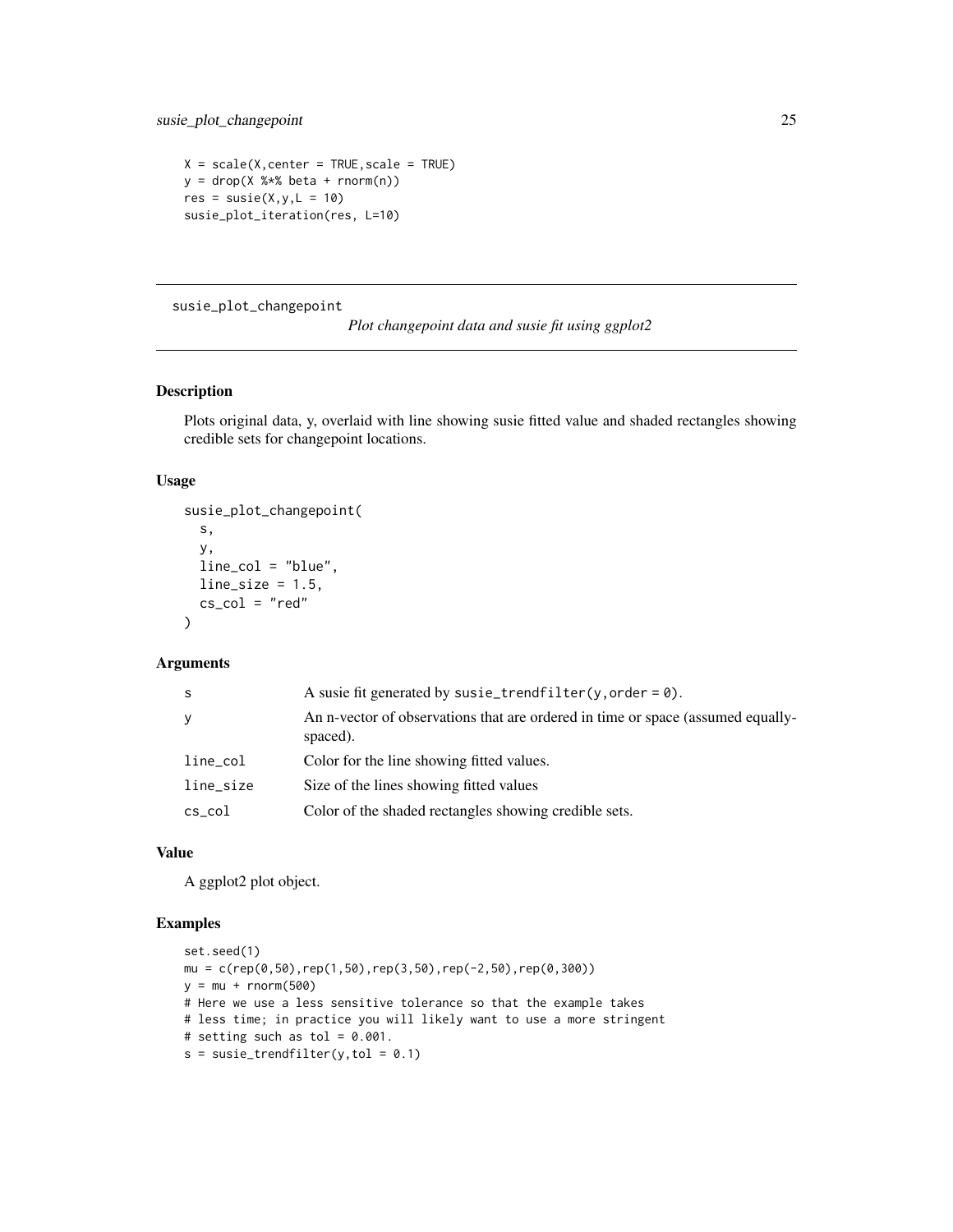```
# Produces ggplot with credible sets for changepoints.
susie_plot_changepoint(s,y)
```
<span id="page-25-1"></span>susie\_rss *Sum of Single Effects (SuSiE) Regression using Summary Statistics*

#### Description

susie\_rss performs variable selection under a sparse Bayesian multiple linear regression of Y on  $X$  using the z-scores from standard univariate regression of  $Y$  on each column of  $X$ , an estimate, R, of the correlation matrix for the columns of X, and optionally, *but strongly recommended*, the sample size n. See "Details" for other ways to call susie\_rss

#### Usage

```
susie_rss(
 z,
 R,
 n,
 bhat,
 shat,
 var_y,
 z_l = 0,
 estimate_residual_variance = FALSE,
 prior_variance = 50,
 check_prior = TRUE,
  ...
```

```
)
```
#### Arguments

| z           | p-vector of z-scores.                                                                                                                                                                                                                                                                            |
|-------------|--------------------------------------------------------------------------------------------------------------------------------------------------------------------------------------------------------------------------------------------------------------------------------------------------|
| R           | p x p correlation matrix.                                                                                                                                                                                                                                                                        |
| n           | The sample size.                                                                                                                                                                                                                                                                                 |
| bhat        | Alternative summary data giving the estimated effects (a vector of length p).<br>This, together with shat, may be provided instead of z.                                                                                                                                                         |
| shat        | Alternative summary data giving the standard errors of the estimated effects (a<br>vector of length p). This, together with bhat, may be provided instead of z.                                                                                                                                  |
| $var_y$     | The sample variance of y, defined as $y'y/(n-1)$ . When the sample variance is<br>not provided, the coefficients (returned from coef) are computed on the "stan-<br>dardized" X, y scale.                                                                                                        |
| z_ld_weight | This parameter is included for backwards compatibility with previous versions<br>of the function, but it is no longer recommended to set this to a non-zero value.<br>When z_ld_weight > 0, the matrix R is adjusted to be cov2cor( $(1-w)*R +$<br>$w*tcrossprod(z)),$ where $w = z_l d$ weight. |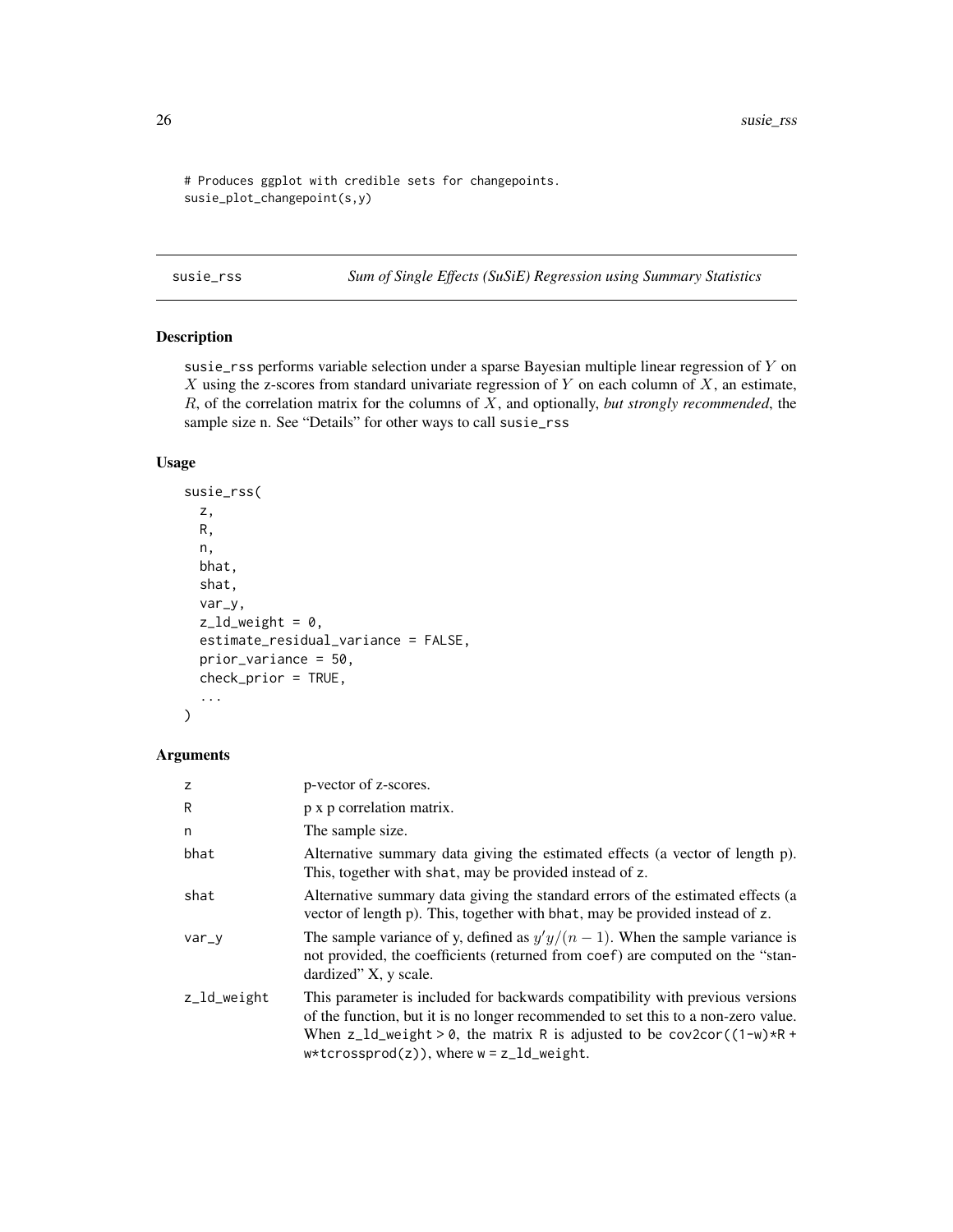<span id="page-26-0"></span>

| estimate_residual_variance |                                                                                                                                                                                                                                                                                                                                                                                                                                                                                                                                               |  |
|----------------------------|-----------------------------------------------------------------------------------------------------------------------------------------------------------------------------------------------------------------------------------------------------------------------------------------------------------------------------------------------------------------------------------------------------------------------------------------------------------------------------------------------------------------------------------------------|--|
|                            | The default is FALSE, the residual variance is fixed to 1 or variance of y. If the<br>in-sample LD matrix is provided, we recommend setting estimate_residual_variance<br>$=$ TRUE.                                                                                                                                                                                                                                                                                                                                                           |  |
|                            | prior_variance The prior variance(s) for the non-zero noncentrality parameterss $\hat{b}_l$ . It is either a<br>scalar, or a vector of length L. When the susie_suff_stat option estimate_prior_variance<br>is set to TRUE (which is highly recommended) this simply provides an initial<br>value for the prior variance. The default value of 50 is simply intended to be a<br>large initial value. Note this setting is only relevant when n is unknown. If n is<br>known, the relevant option is scaled_prior_variance in susie_suff_stat. |  |
| check_prior                | When check_prior = TRUE, it checks if the estimated prior variance becomes<br>unreasonably large (comparing with $100 * max(abs(z))^2$ ).                                                                                                                                                                                                                                                                                                                                                                                                     |  |
| $\cdots$                   | Other parameters to be passed to susie_suff_stat.                                                                                                                                                                                                                                                                                                                                                                                                                                                                                             |  |

#### Details

In some applications, particularly genetic applications, it is desired to fit a regression model  $(Y =$  $Xb + E$  say, which we refer to as "the original regression model" or ORM) without access to the actual values of Y and X, but given only some summary statistics. susie\_rss assumes availability of z-scores from standard univariate regression of Y on each column of X, and an estimate,  $R$ , of the correlation matrix for the columns of X (in genetic applications  $R$  is sometimes called the "LD matrix").

With the inputs z, R and sample size n, susie\_rss computes PVE-adjusted z-scores z\_tilde, and with the inputs z,  $\kappa$  and sample size n, susie\_r ss computes  $\kappa$  v E-adjusted z-scores z\_tinde, and calls susie\_suff\_stat with  $\lambda$ t $x = (n-1)R$ ,  $\lambda$ t $y = \sqrt{n-1}z_t$ *ilde*,  $y$ t $y = n-1$ ,  $n = n$ . The output effect estimates are on the scale of b in the ORM with *standardized* X and y. When the LD matrix R and the z-scores z are computed using the same matrix  $X$ , the results from susie\_rss are same as, or very similar to, susie with *standardized* X and y.

Alternatively, if the user provides n, bhat (the univariate OLS estimates from regressing  $y$  on each column of  $X$ ), shat (the standard errors from these OLS regressions), the in-sample correlation matrix  $R = cov2cor(crossprod(X))$ , and the variance of y, the results from susie\_rss are same as susie with X and  $\gamma$ . The effect estimates are on the same scale as the coefficients b in the ORM with  $X$  and  $y$ .

In rare cases in which the sample size, n, is unknown, susie\_rss calls susie\_suff\_stat with  $X$ t $X$ = R and Xty = z, and with residual\_variance = 1. The underlying assumption of performing the analysis in this way is that the sample size is large (*i.e.*, infinity), and/or the effects are small. More analysis in this way is that the sample size is large (*i.e.*, minity), and/or the effects are<br>formally, this combines the log-likelihood for the noncentrality parameters,  $\tilde{b} = \sqrt{n}b$ ,

$$
L(\tilde{b}; z, R) = -(\tilde{b}'R\tilde{b} - 2z'\tilde{b})/2,
$$

with the "[susie](#page-11-1) prior" on  $\tilde{b}$ ; see susie and Wang *et al* (2020) for details. In this case, the effect estimates returned by susie\_rss are on the noncentrality parameter scale.

The estimate\_residual\_variance setting is FALSE by default, which is recommended when the LD matrix is estimated from a reference panel. When the LD matrix R and the summary statistics z (or bhat, shat) are computed using the same matrix  $X$ , we recommend setting estimate\_residual\_variance  $=$  TRUE.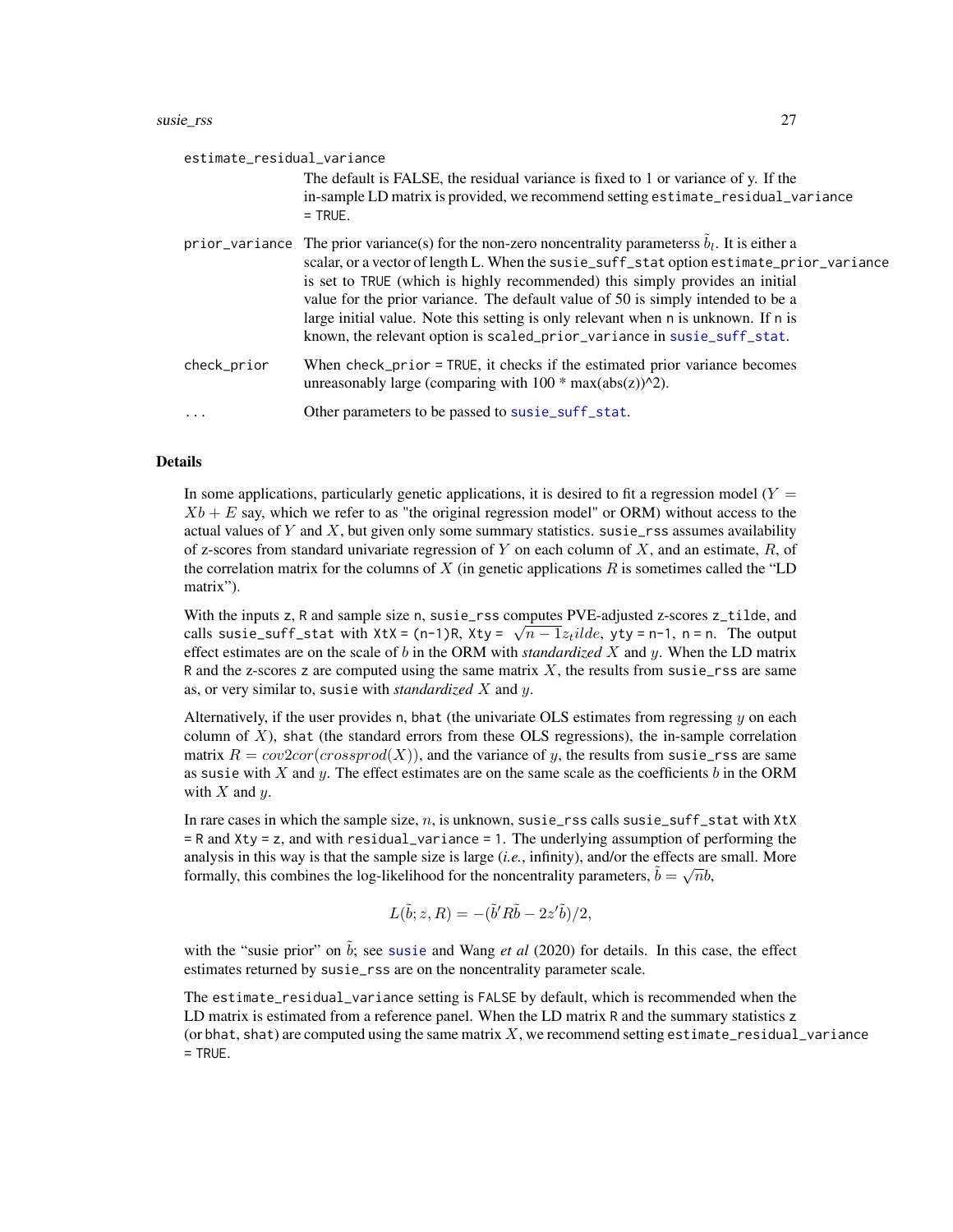#### <span id="page-27-0"></span>Value

A "susie" object with the following elements:

| alpha        | An L by p matrix of posterior inclusion probabilities.                                                                                                 |
|--------------|--------------------------------------------------------------------------------------------------------------------------------------------------------|
| mu           | An L by p matrix of posterior means, conditional on inclusion.                                                                                         |
| mu2          | An L by p matrix of posterior second moments, conditional on inclusion.                                                                                |
| lbf          | log-Bayes Factor for each single effect.                                                                                                               |
| lbf_variable | log-Bayes Factor for each variable and single effect.                                                                                                  |
| V            | Prior variance of the non-zero elements of b.                                                                                                          |
| elbo         | The value of the variational lower bound, or "ELBO" (objective function to be<br>maximized), achieved at each iteration of the IBSS fitting procedure. |
| sets         | Credible sets estimated from model fit; see susie_get_cs for details.                                                                                  |
| pip          | A vector of length p giving the (marginal) posterior inclusion probabilities for<br>all p covariates.                                                  |
| niter        | Number of IBSS iterations that were performed.                                                                                                         |
| converged    | TRUE or FALSE indicating whether the IBSS converged to a solution within the<br>chosen tolerance level.                                                |

#### References

G. Wang, A. Sarkar, P. Carbonetto and M. Stephens (2020). A simple new approach to variable selection in regression, with application to genetic fine-mapping. *Journal of the Royal Statistical Society, Series B* 82, 1273-1300 doi: [10.1101/501114.](https://doi.org/10.1101/501114)

Y. Zou, P. Carbonetto, G. Wang and M. Stephens (2021). Fine-mapping from summary data with the "Sum of Single Effects" model. *bioRxiv* doi: [10.1101/2021.11.03.467167.](https://doi.org/10.1101/2021.11.03.467167)

#### Examples

```
set.seed(1)
n = 1000
p = 1000beta = rep(0,p)beta[1:4] = 1X = matrix(rnorm(n*p), nrow = n, ncol = p)X = scale(X, center = TRUE, scale = TRUE)y = drop(X % * % * beta + rnorm(n))input\_ss = compute\_suff\_stat(X, y, standardize = TRUE)ss = univariate_regression(X,y)
R = with(input_s, cov2cor(XtX))zhat = with(ss,betahat/sebetahat)
res = susie_rss(zhat,R, n=n)
# Toy example illustrating behaviour susie_rss when the z-scores
# are mostly consistent with a non-invertible correlation matrix.
# Here the CS should contain both variables, and two PIPs should
```
<sup>#</sup> be nearly the same.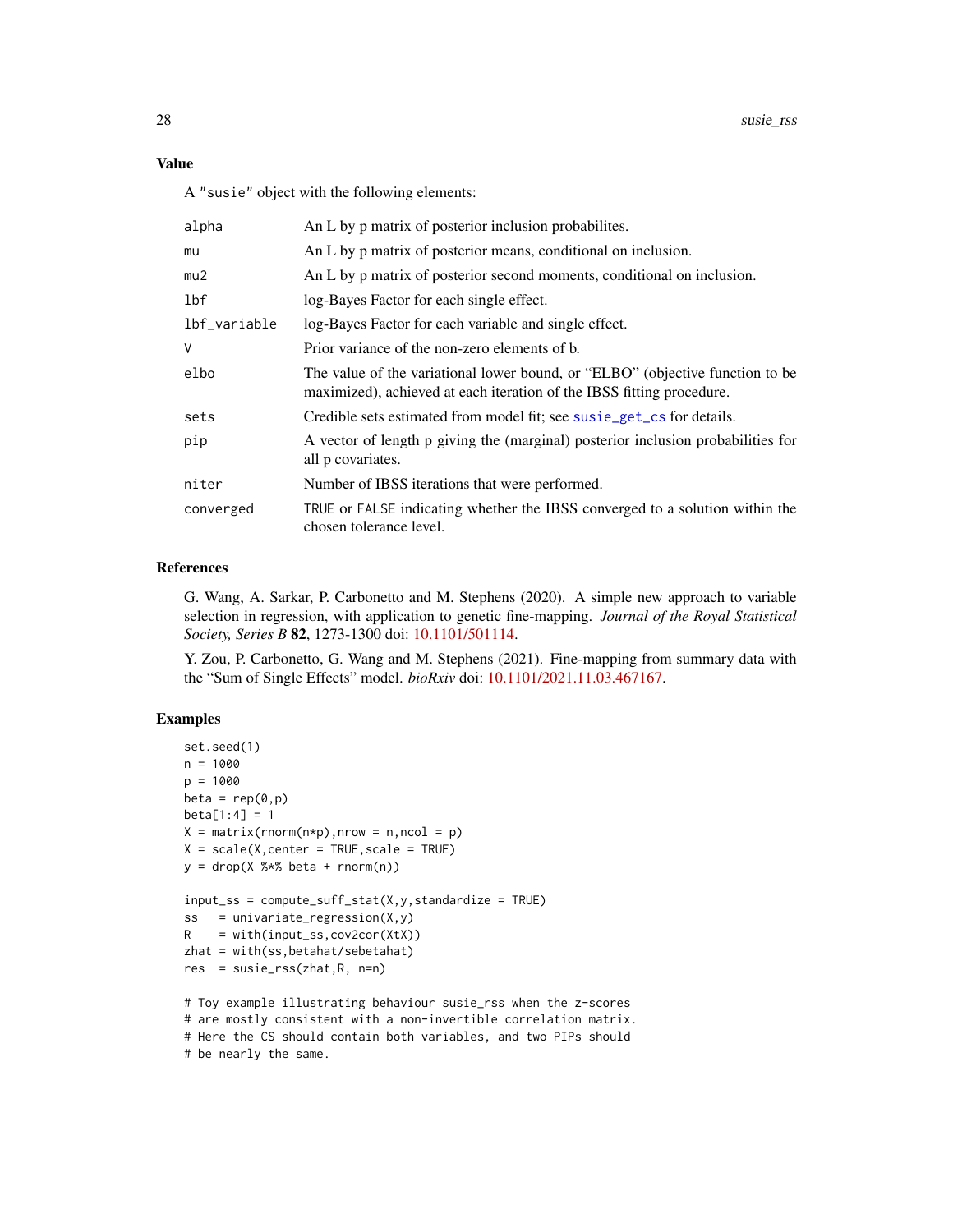<span id="page-28-0"></span>susie\_trendfilter 29

```
z = c(6, 6.01)R = matrix(1, 2, 2)fit = susie_rss(z,R)print(fit$sets$cs)
print(fit$pip)
# In this second toy example, the only difference is that one
# z-score is much larger than the other. Here we expect that the
# second PIP will be much larger than the first.
z = c(6,7)R = matrix(1, 2, 2)fit = susie_rss(z,R)print(fit$sets$cs)
print(fit$pip)
```
<span id="page-28-1"></span>

| susie trendfilter | Apply susie to trend filtering (especially changepoint problems), a type |
|-------------------|--------------------------------------------------------------------------|
|                   | of non-parametric regression.                                            |

#### Description

Fits the non-parametric Gaussian regression model  $y = mu + e$ , where the mean mu is modelled as  $mu = Xb$ , X is a matrix with columns containing an appropriate basis, and b is vector with a (sparse) SuSiE prior. In particular, when order  $= 0$ , the jth column of X is a vector with the first j elements equal to zero, and the remaining elements equal to 1, so that  $b_i$  corresponds to the change in the mean of y between indices j and j+1. For background on trend filtering, see Tibshirani (2014). See also the "Trend filtering" vignette, vignette("trend\_filtering").

#### Usage

```
susie_trendfilter(y, order = 0, standardize = FALSE, use_mad = TRUE, ...)
```
#### Arguments

| y           | An n-vector of observations ordered in time or space (assumed to be equally<br>spaced).                                                                                                                                                                                                                                                                                        |
|-------------|--------------------------------------------------------------------------------------------------------------------------------------------------------------------------------------------------------------------------------------------------------------------------------------------------------------------------------------------------------------------------------|
| order       | An integer specifying the order of trend filtering. The default, order $= 0$ , cor-<br>responds to "changepoint" problems ( <i>i.e.</i> , piecewise constant $mu$ ). Although<br>order $> 0$ is implemented, we do not recommend its use; in practice, we have<br>found problems with convergence of the algorithm to poor local optima, pro-<br>ducing unreliable inferences. |
| standardize | Logical indicating whether to standardize the X variables ("basis functions");<br>standardize = FALSE is recommended as these basis functions already have a<br>natural scale.                                                                                                                                                                                                 |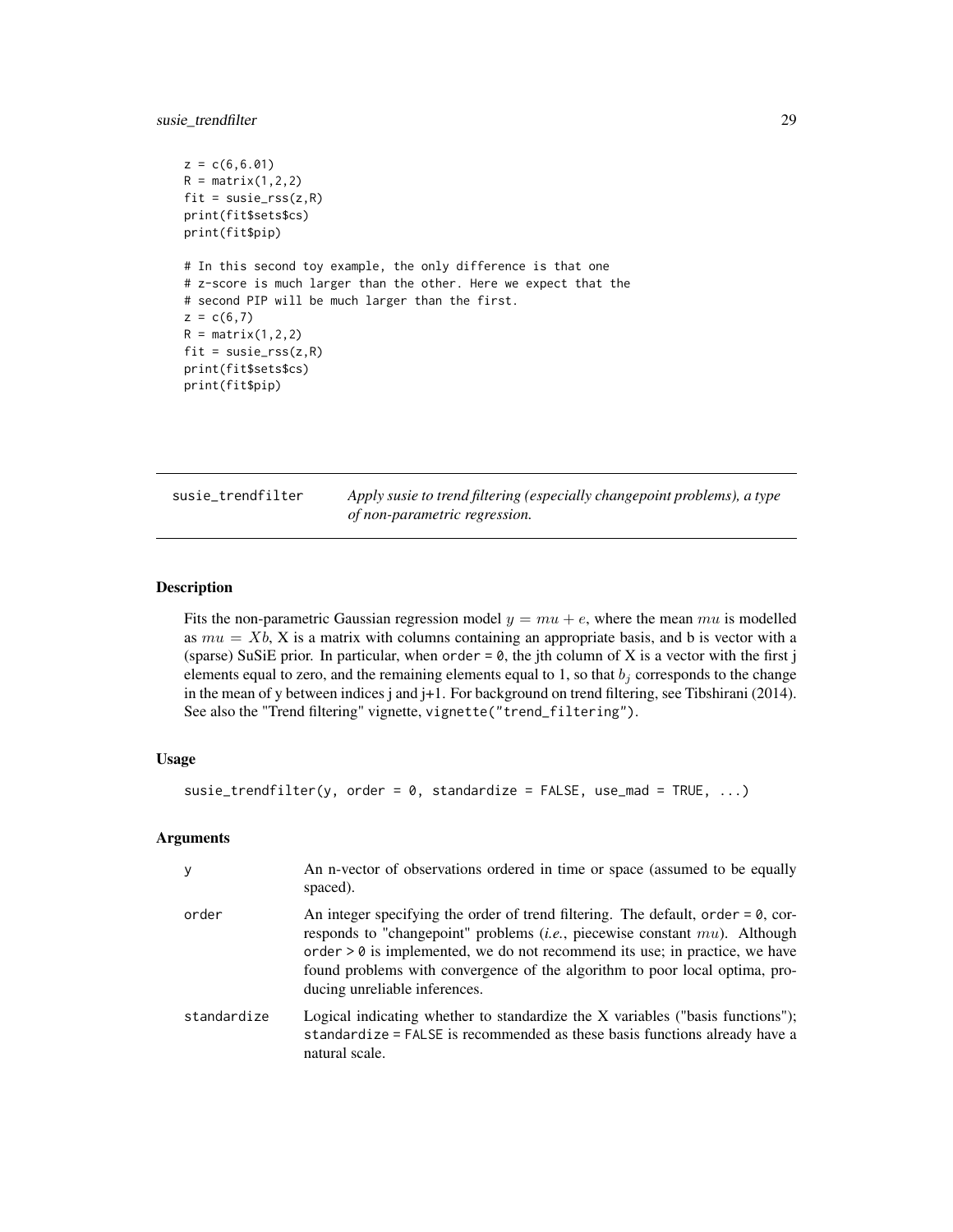<span id="page-29-0"></span>

#### Details

This implementation exploits the special structure of X, which means that the matrix-vector product  $X<sup>T</sup>y$  is fast to compute; in particular, the computation time is  $O(n)$  rather than  $O(n^2)$  if X were formed explicitly. For implementation details, see the "Implementation of SuSiE trend filtering" vignette by running vignette("trendfiltering\_derivations").

#### Value

A "susie" fit; see [susie](#page-11-1) for details.

#### References

R. J. Tibshirani (2014). Adaptive piecewise polynomial estimation via trend filtering. *Annals of Statistics* 42, 285-323.

#### Examples

```
set.seed(1)
mu = c(rep(0,50),rep(1,50),rep(3,50),rep(-2,50),rep(0,200))y = mu + rnorm(400)s = susie_trendfilter(y)
plot(y)
lines(mu, col = 1, lwd = 3)lines(predict(s), col = 2, lwd = 2)# Calculate credible sets (indices of y that occur just before
# changepoints).
susie_get_cs(s)
# Plot with credible sets for changepoints.
susie_plot_changepoint(s,y)
```
univariate\_regression *Perform Univariate Linear Regression Separately for Columns of X*

#### Description

This function performs the univariate linear regression  $y \sim x$  separately for each column x of X. Each regression is implemented using . Im. fit(). The estimated effect size and stardard error for each variable are outputted.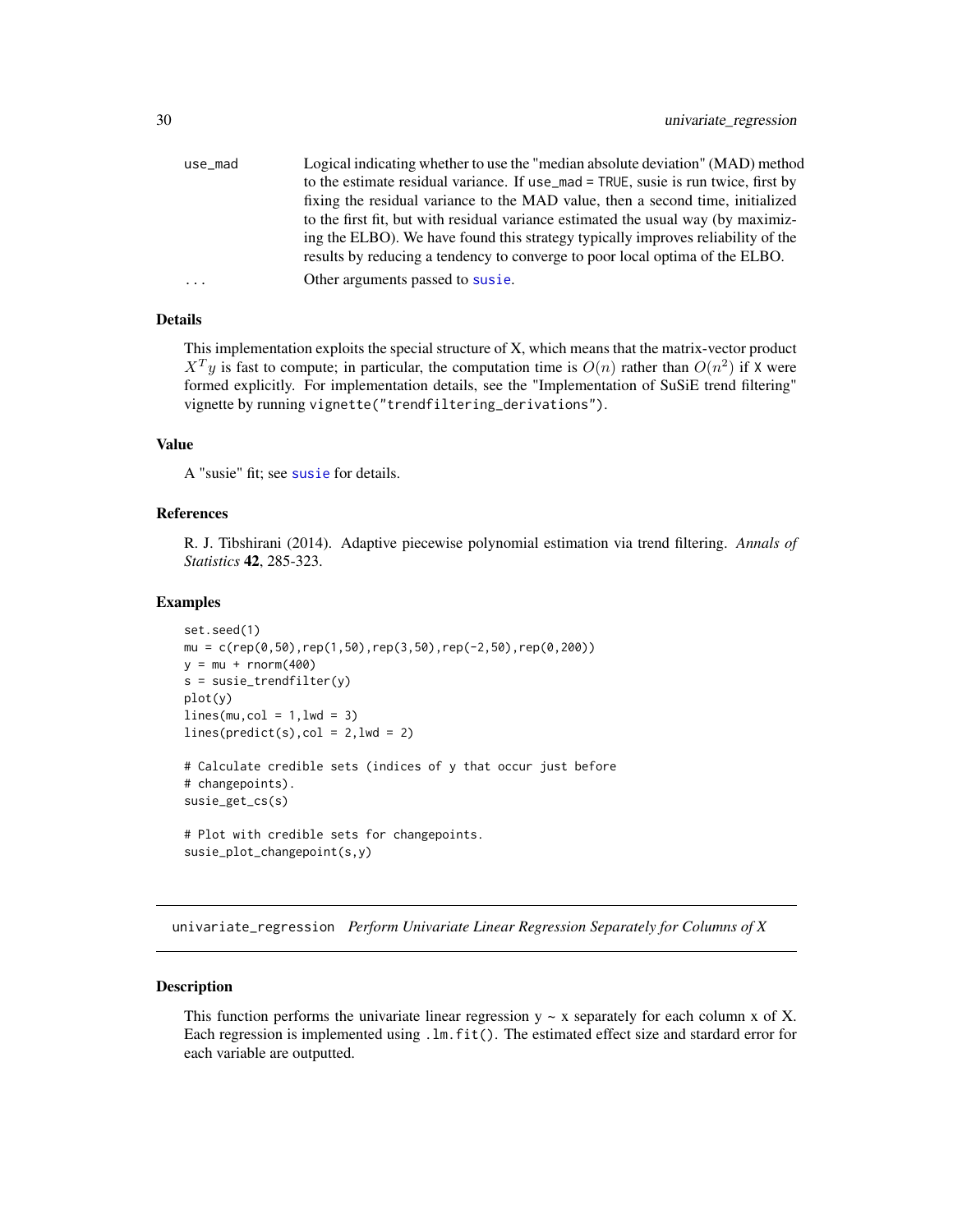univariate\_regression 31

#### Usage

```
univariate_regression(
 X,
 y,
  Z = NULL,center = TRUE,
  scale = FALSE,
  return_residuals = FALSE
)
```
#### Arguments

| X                | n by p matrix of regressors.                                                                                                                                                                                   |
|------------------|----------------------------------------------------------------------------------------------------------------------------------------------------------------------------------------------------------------|
| У                | n-vector of response variables.                                                                                                                                                                                |
| Z                | Optional n by k matrix of covariates to be included in all regressions. If Z is not<br>NULL, the linear effects of covariates are removed from y first, and the resulting<br>residuals are used in place of y. |
| center           | If center = TRUE, center $X$ , $y$ and $Z$ .                                                                                                                                                                   |
| scale            | If scale = TRUE, scale $X$ , $y$ and $Z$ .                                                                                                                                                                     |
| return_residuals |                                                                                                                                                                                                                |
|                  |                                                                                                                                                                                                                |

Whether or not to output the residuals if Z is not NULL.

#### Value

A list with two vectors containing the least-squares estimates of the coefficients (betahat) and their standard errors (sebetahat). Optionally, and only when a matrix of covariates Z is provided, a third vector residuals containing the residuals is returned.

#### Examples

```
set.seed(1)
n = 1000p = 1000
beta = rep(0,p)beta[1:4] = 1X = matrix(rnorm(n*p), nrow = n, ncol = p)X = scale(X, center = TRUE, scale = TRUE)y = drop(X % * % * beta + rnorm(n))res = univariate_regression(X,y)
plot(res$betahat/res$sebetahat)
```